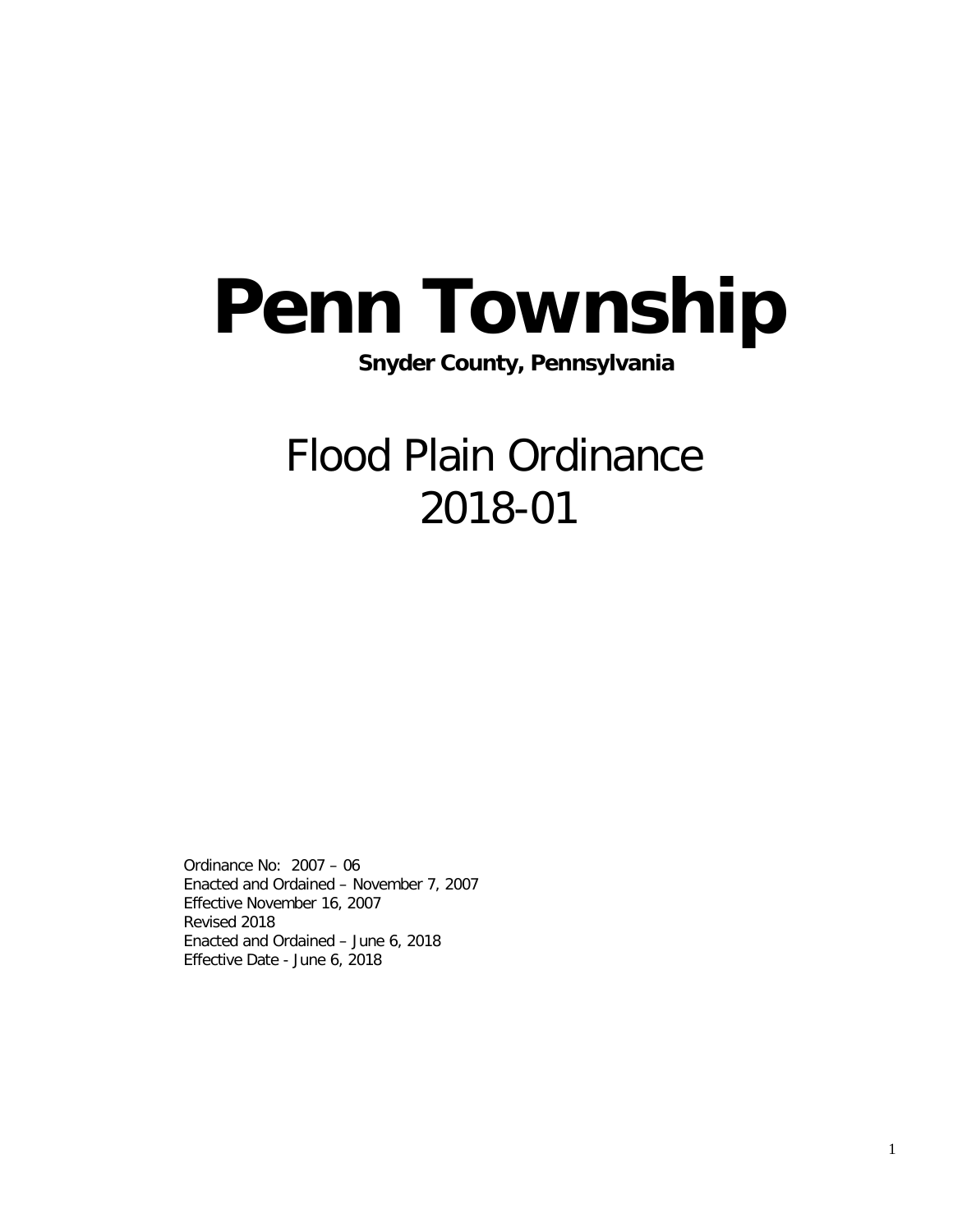### **ORDINANCE 2018-01**

**AN ORDINANCE OF PENN TOWNSHIP, SNYDER COUNTY, PENNSYLVANIA, REQUIRING ALL PERSONS, PARTNERSHIPS, BUSINESSES, AND CORPORATIONS TO OBTAIN A PERMIT FOR ANY CONSTRUCTION OR DEVELOPMENT; PROVIDING FOR THE ISSUANCE OF SUCH PERMITS; SETTING FORTH CERTAIN MINIMUM REQUIREMENTS FOR NEW CONSTRUCTION AND DEVELOPMENT WITHIN AREAS OF PENN TOWNSHIP WHICH ARE SUBJECT TO FLOODING; AND ESTABLISHING PENALTIES FOR ANY PERSONS WHO FAIL, OR REFUSE, TO COMPLY WITH THE REQUIREMENTS OF THIS ORDINANCE.**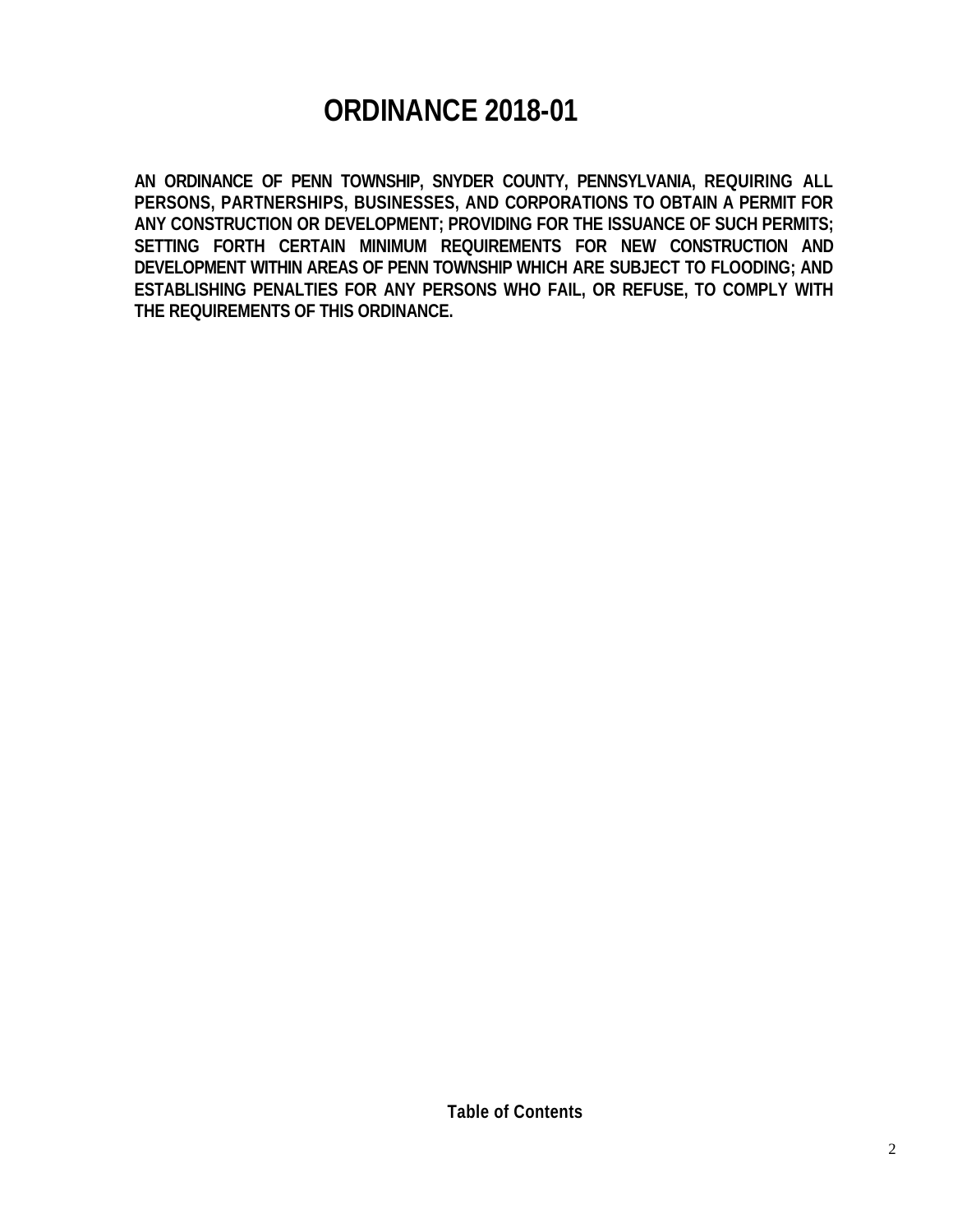#### **ARTICLE I – Statutory Authorization**….page 5

- **ARTICLE ll – General Provisions**….*page 5*
	- Section 201 Intent
	- Section 202 Applicability
	- Section 203 Abrogation and Greater Restrictions
	- Section 204 Severability
	- Section 205 Warning and Disclaimer of Liability

#### **ARTICLE IIl – Administration**….*page 5*

- Section 301 Designation of Floodplain Administrator
- Section 302 Permits Required
- Section 303 Duties and Responsibilities of Floodplain Administrator
- Section 304 Application Procedures and Requirements
- Section 305 Review by County Conservation District
- Section 306 Review by Others
- Section 307 Changes
- Section 308 Placards
- Section 309 Start of Construction
- Section 310 Enforcement
	- Notices
	- Penalties
- Section 311 Appeals

#### **ARTICLE IV - Identification of Floodplain Areas**….page 10

- Section 401 Identification
- Section 402 Description of Special Requirements of Identified Floodplain Areas
	- Floodway Area
	- AE Area/District
	- A Area/District
- Section 403 Changes in Identification of Area
- Section 404 Boundary Disputes
- Section 405 Jurisdictional Boundary Changes

#### **ARTICLE V - Technical Requirements**….page 11

Section 501 General

- Section 502 Elevation and Flood-Proofing Requirements
	- Residential Structures
	- Non-Residential Structures
	- Space Below the Lowest Floor
	- Historic Structures
	- **Accessory Structures**
- Section 503 Design and Construction Standards
	- Fill
	- Drainage Facilities
	- Water and Sanitary Sewer Facilities and Systems
	- **Other Utilities**
	- **Streets**
	- **Storage**
	- Placement of Buildings and Structures
	- Anchoring
	- Floors, Walls and Ceilings
	- Paint and Adhesives
	- Electrical Components
	- **Equipment**
	- Fuel Supply Systems

Section 504 Uniform Construction Code Coordination

Section 505 Development Which May Endanger Human Life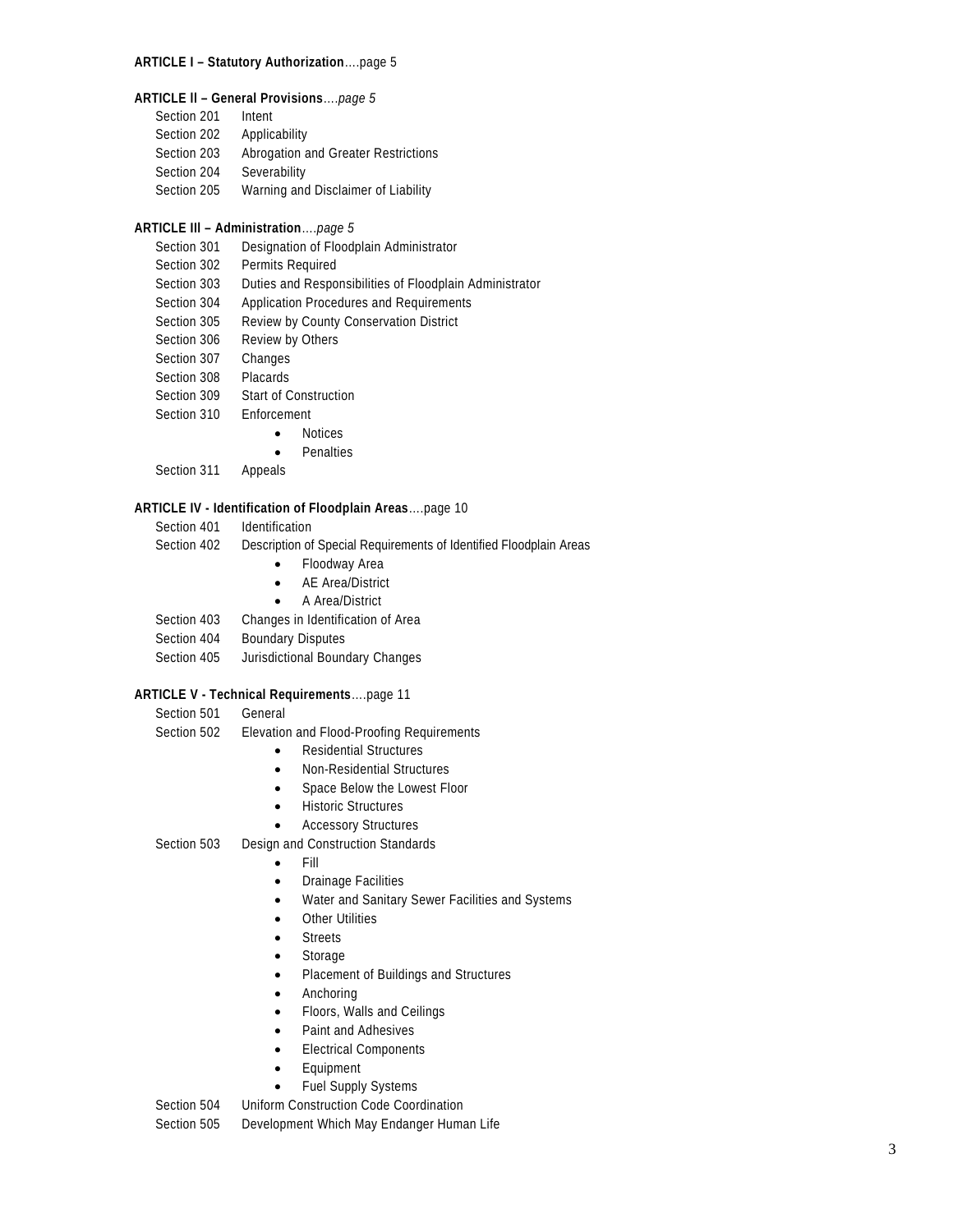Section 506 Special Requirements for Manufactured Homes Section 507 Special Requirements for Recreational Vehicles

#### **ARTICLE VI - Prohibited Activities**….page 18

Section 601 General

#### **ARTICLE VII - Existing Structures in Identified Floodplain Areas**….page 18

Section 701 Existing Structures Section 702 Improvements

#### **ARTICLE VIII – Variance**…page 19

Section 801 General

Section 802 Variance Procedures and Conditions

#### **ARTICLE IX – Definitions**….page 20 Section 901 General Section 902 Specific Definitions followed by Commonly Used Acronyms

#### **ARTICLE X – Enactment**….page 25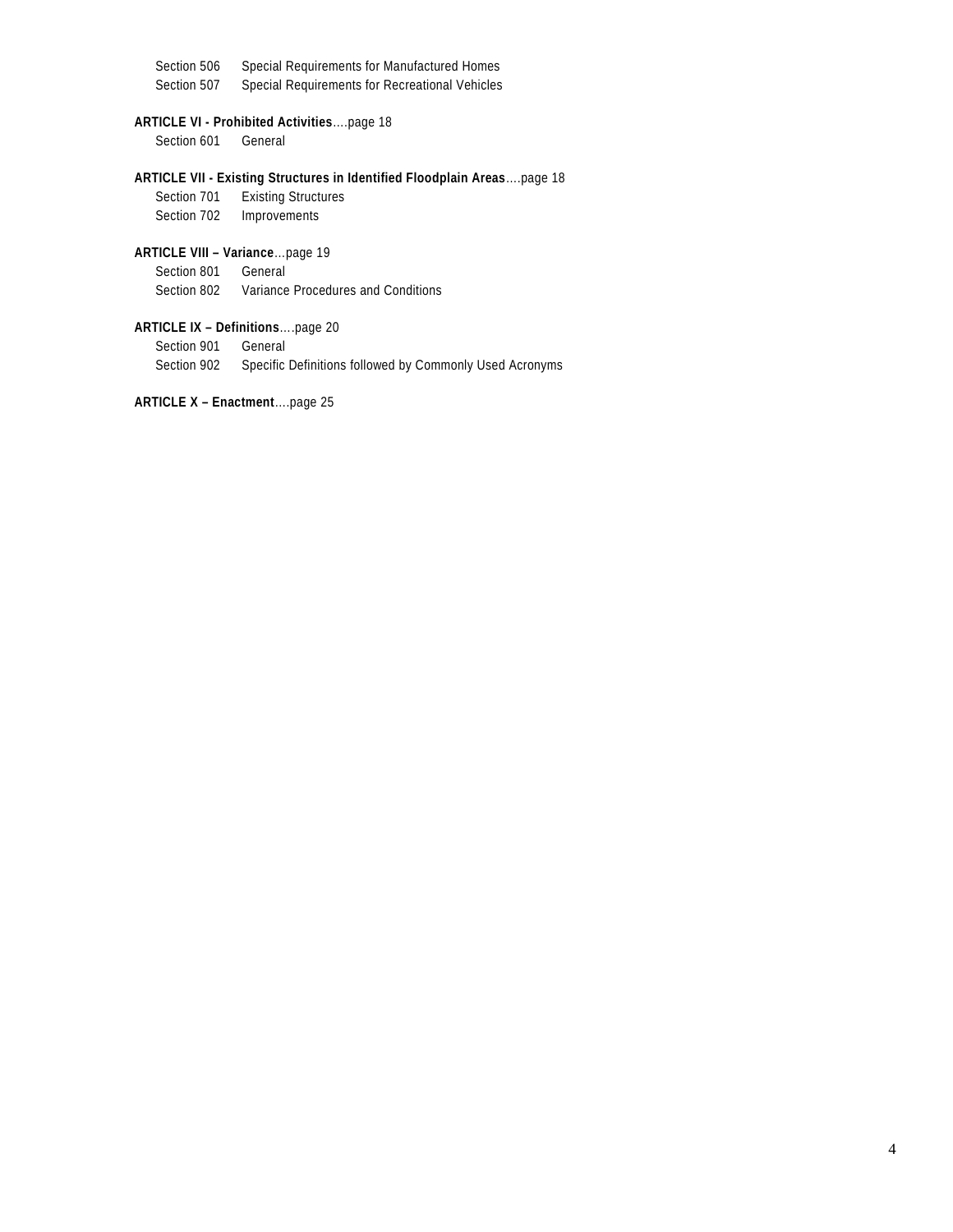#### *ARTICLE I - Statutory Authorization*

The Legislature of the Commonwealth of Pennsylvania has, by passage of the Pennsylvania Flood Plain Management Act of 1978, delegated the responsibility to local government units to adopt floodplain management regulations to promote public health, safety and the general welfare of it citizenry. Therefore, the Board of Supervisors of Penn Township does hereby order as follows:

#### *ARTICLE II - General Provisions*

#### *Section 201 Intent*

The intent of this Ordinance is to;

- A. Promote the general health, welfare, and safety of the community.
- B. To encourage the utilization of appropriate construction practices in order to prevent or minimize future flood damage.
- C. Minimize danger to public health by protecting water supply and natural drainage.
- D. Reduce financial burdens imposed on the community, its governmental units, and its residents by preventing excessive development in areas subject to flooding.
- E. Comply with federal and state floodplain management requirements.

#### *Section 202 Applicability*

A. It shall be unlawful for any person, partnership, business or corporation to undertake, or cause to be undertaken, any construction or development anywhere within the Township unless a permit has been obtained from the Floodplain Administrator.

#### *Section 203 Abrogation and Greater Restrictions*

This ordinance supersedes any other conflicting provisions which may be in effect in identified floodplain areas. However, any other ordinance provisions shall remain in full force and effect to the extent that those provisions are more restrictive. If there is any conflict between any of the provisions of this Ordinance, the more restrictive shall apply.

#### *Section 204 Severability*

If any section, subsection, paragraph, sentence, clause, or phrase of this Ordinance shall be declared invalid for any reason whatsoever, such a decision shall not affect the remaining portions of the Ordinance, which shall remain in full force and effect, and for this purpose the provisions of this Ordinance are hereby declared to be severable.

#### *Section 205 Warning and Disclaimer of Liability*

The degree of flood protection sought by the provisions of this Ordinance is considered reasonable for regulatory purposes and is based on acceptable engineering methods of study. Larger floods may occur, flood heights may be increased by man-made or natural causes, such as ice jams and bridge openings restricted by debris. This Ordinance does not imply that areas outside any identified floodplain areas or that land uses permitted within such areas will be free from flooding or flood damages.

This Ordinance shall not create liability on the part of the Penn Township or any officer or employee thereof for any flood damages that result from reliance on this Ordinance or any administrative decision lawfully made hereunder.

#### *ARTICLE IIl – Administration*

#### *Section 301 Designation of Floodplain Administrator*

The Floodplain Administrator is hereby appointed to administer and enforce this ordinance and is referred to herein as the Floodplain Administrator. The Floodplain Administrator shall:

- A. Fulfill the duties and responsibilities set forth in these regulations
- B. Delegate duties and responsibilities set forth in these regulations to qualified technical personnel, plan examiners, inspectors and other employees, or
- C. Enter into a written agreement or written contract with another agency or private sector entity to administer specific provisions of these regulations. Administration of any part of these regulations by another entity shall not relieve the community of its responsibilities pursuant to the participation requirements of the National Flood Insurance Program as set forth in the Code of Federal Regulations at 44 C.F.R. Section 59.22.

*In the absence of a designated Floodplain Administrator, the Floodplain Administrator duties*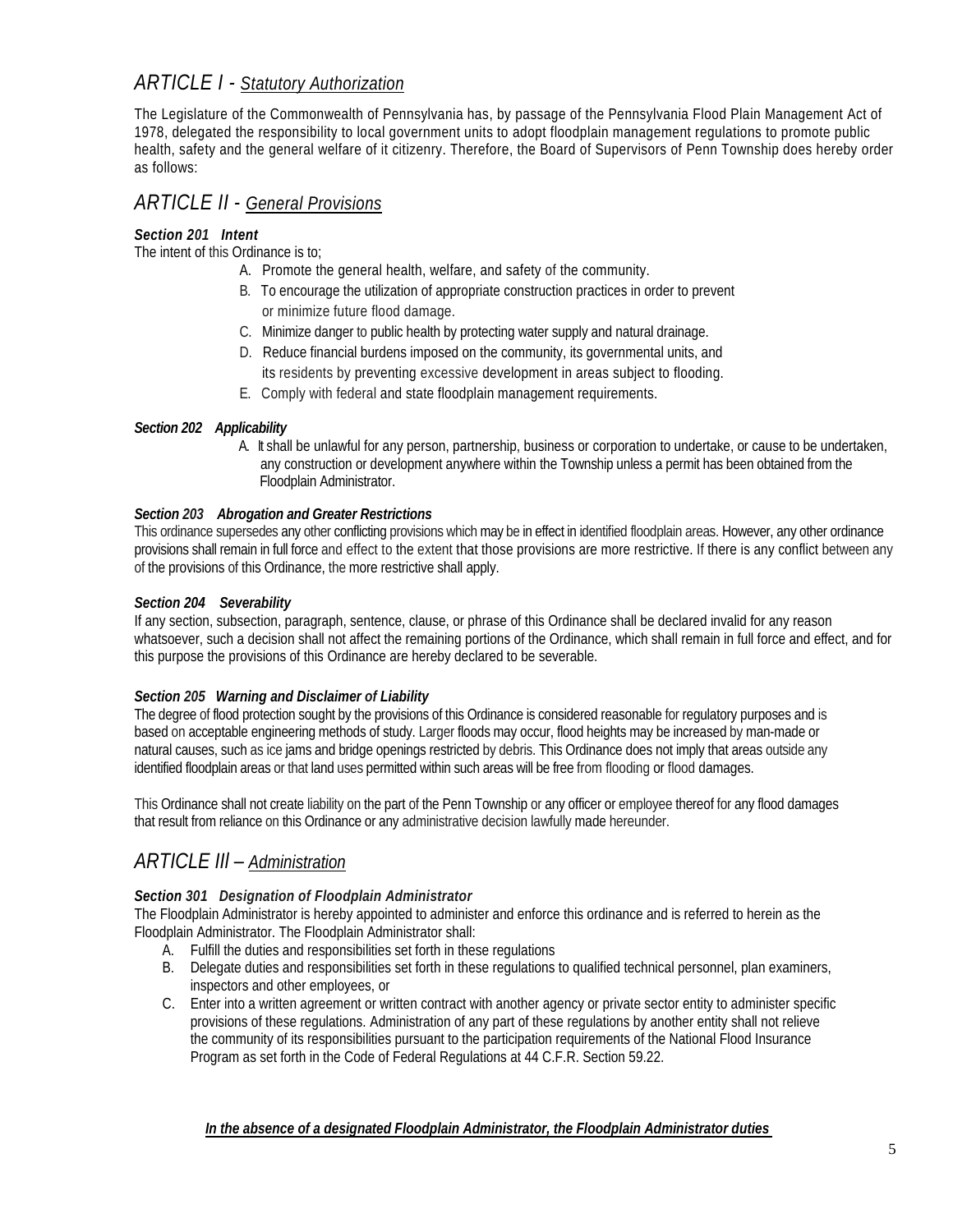#### *are to be fulfilled by the Chairman of the Board of Supervisors or their designee***.**

#### *Section 302 Permits Required*

Permits shall be required before any construction or development is undertaken within any area of Penn Township.

#### *Section 303 Duties and Responsibilities of the Floodplain Administrator*

- A. The Floodplain Administrator shall issue a permit only after it has been determined that the proposed work to be undertaken will be in conformance with the requirements of this and all other applicable codes and ordinances.
- B. Prior to the issuance of any permit, the Floodplain Administrator shall review the application for the permit to determine if all other necessary government permits required by state and federal laws have been obtained, such as those required by the Pennsylvania Sewage Facilities Act (Act 1966-537, as amended); the Pennsylvania Dam Safety and Encroachments Act, (Act 1978-325, as amended); the Pennsylvania Clean Streams Act, (Act 1937-394, as amended); and the U.S. Clean Water Act, Section 404, 33, U.S.C. 1344. No permit shall be issued until this determination has been made.
- C. In the case of existing structures, prior to the issuance of any Development/Permit, the Floodplain Administrator shall review the proposed cost of improvements or repairs and the pre-improvement market value of the structure, so that the substantial improvement/substantial damage determination can be made, in accordance with FEMA's Substantial Improvement/Substantial Damage Desk Reference.
- D. In the case of existing structures, prior to the issuance of any Development/Permit, the Floodplain Administrator shall review the history of repairs to the subject building, so that any cumulative substantial damage concerns can be addressed before the permit is issued. See 7.02 and the cumulative substantial damage definition in 9.02
- E. During the construction period, the Floodplain Administrator or other authorized official shall inspect the premises to determine that the work is progressing in compliance with the information provided on the permit application and with all applicable municipal laws and ordinances.He/she shall make as many inspections during and upon completion of work as are necessary.
- F. In discharge of his/her duties, the Floodplain Administrator shall have the authority to enter any building, structure, premises or development in the identified floodplain area, upon presentation of proper credentials, at any reasonable hour to enforce the provisions of this ordinance.
- G. In the event the Floodplain Administrator discovers that the work does not comply with the permit application or any applicable laws and ordinances, or that there has been a false statement or misrepresentation by any applicant, the Floodplain Administrator shall revoke the Permit and report such facts to the Board of Supervisors for whatever action it considers necessary.
- H. The Floodplain Administrator shall maintain in perpetuity, or for the lifetime of the structure, all records associated with the requirements of this ordinance including but not limited to, finished construction elevation data, permitting, inspection and enforcement.
- I. The responsibility, authority and means to implement the commitments of the Floodplain Administrator can be delegated from the person identified. However, the ultimate responsibility lies with the person identified in the floodplain ordinance as the floodplain administrator/manager.
- J. The Floodplain Administrator shall consider the requirements of the 34 PA Code and the 2009 IBC and the 2009 IRC, or the latest revision thereof as adopted by the Commonwealth of Pennsylvania.

#### *Section 304 Application Procedures and Requirements*

- A. Application for such a permit shall be made in writing to the Floodplain Administrator on forms supplied by the Township. Such application shall contain the following:
	- 1. Name and address of applicant.
	- 2. Name and address of land owner on which proposed construction is to occur.
	- 3. Name and address of contractor.
	- 4. Site location including address.
	- 5. Listing of other permits required.
	- 6. Brief description of proposed work and estimated cost, including a breakout of the flood-related cost and the market value of the building before the flood damage occurred.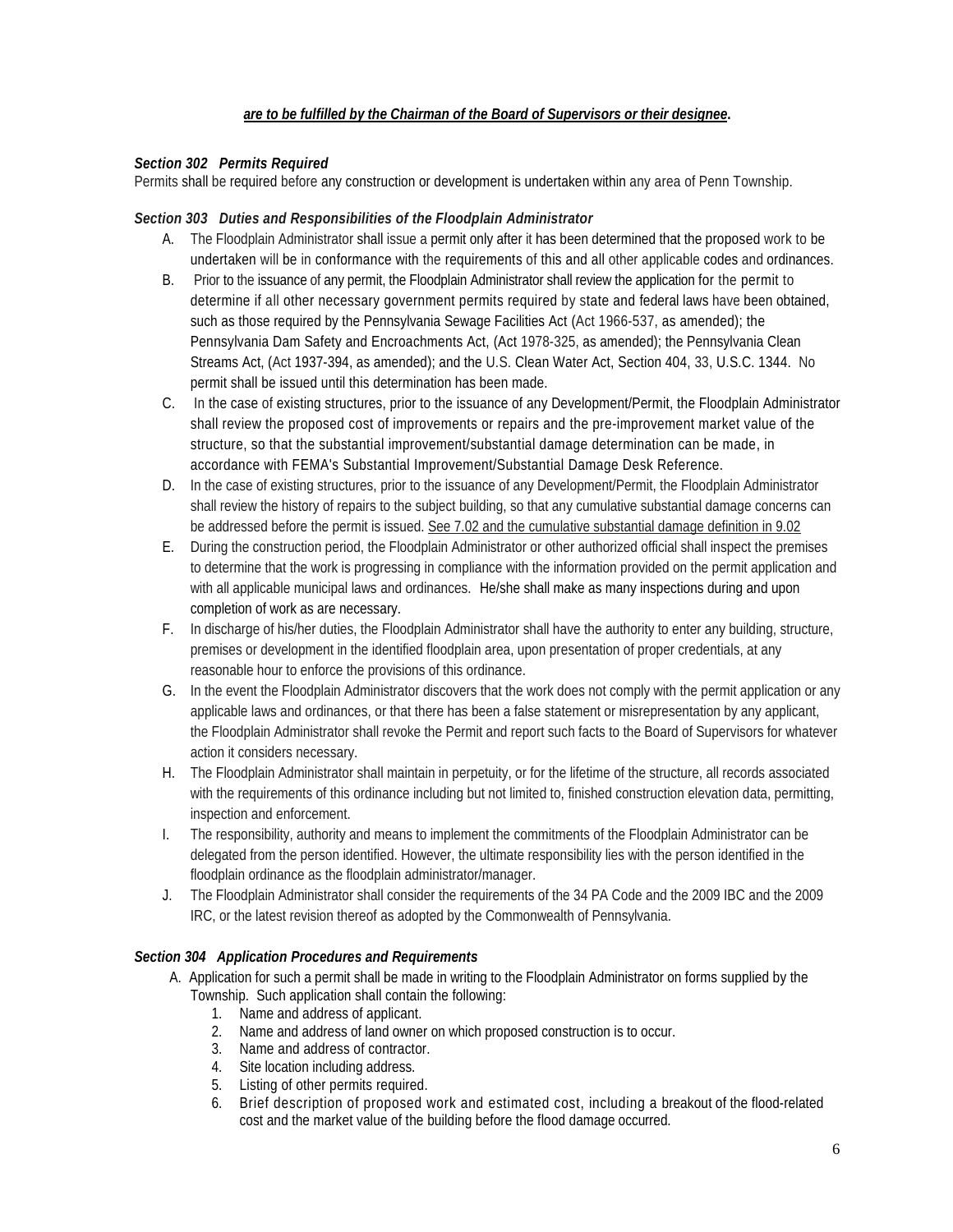- 7. A site plan showing the exact size and location of the proposed construction as well as any existing buildings or structures.
- B**.** If any proposed construction or development is located entirely or partially within any identified floodplain area, applicants for Permits shall provide all the necessary information in sufficient detail and clarity to enable the Floodplain Administrator to determine that:
	- 1. all such proposals are consistent with the need to minimize flood damage and conform with the requirements of this and all other applicable codes and ordinances;
	- 2. all utilities and facilities, such as sewer, gas, electrical and water systems are located and constructed to minimize or eliminate flood damage;
	- 3. adequate drainage is provided so as to reduce exposure to flood hazards;
	- 4. structures will be anchored to prevent flotation, collapse, or lateral movement;
	- 5. building materials are flood-resistant;
	- 6. appropriate practices that minimize flood damage have been used; and
	- 7. electrical, heating, ventilation, plumbing, air conditioning equipment and other service facilities have been designed and located to prevent water entry or accumulation.
- C.Applicants shall file the following minimum information plus any other pertinent information (e.g., any or all technical information described in Article 5, Section 503, of Stormwater Management Ordinance) as may be required by the Floodplain Administrator to make the above determination:
	- 1. A completed permit application.
	- 2. A plan of the entire site, clearly and legibly drawn at a scale of one (1) inch being equal to one hundred (100) feet or less, showing the following:
		- a. north arrow, scale, and date;
			- b. topographic contour lines, if available;
			- c. all property and lot lines including dimensions, and the size of the site expressed in acres or square feet;
			- d. the location of all existing and proposed buildings, structures, and other improvements, including the location of any existing or proposed subdivision and land development;
			- e. the location of all existing streets, drives, and other access-ways;
			- f. the location of any existing bodies of water or watercourses, identified floodplain areas, and, if available, information pertaining to the floodway, and the flow of water including direction and velocities.
	- 3**.** Plans of all proposed buildings, structures and other improvements, drawn at suitable scale showing the following:
		- a. the proposed lowest floor elevation of any proposed building based upon North American Vertical Datum of 1988;
		- b. the elevation of the one hundred (100) year flood or base flood elevation (BFE)
		- c. supplemental information as may be necessary under 34 PA Code, the 2009 IBC or the 2009 IRC, or the latest revision thereof as adopted by the Commonwealth of Pennsylvania.
	- 4**.** The following data and documentation:
		- a. Detailed information concerning any proposed floodproofing measures and corresponding elevations
		- b. If available, any information concerning flood depths, pressures, velocities, impact and uplift forces and other factors associated with base flood elevation.
		- c. Documentation, certified by a registered professional engineer or architect, to show that the effect of any proposed development within a Floodway Area will not increase the base flood elevation at any point.
		- d. Documentation certified by a registered professional engineer or architect, to show that the cumulative effect of any proposed development with an AE Area/District without floodway when combined with all other existing and anticipated development, will not increase the base flood elevation more than one (1) foot at any point within the community.
		- e. detailed information needed to determine compliance with Section 503 F, Storage, and Section 505, Development Which May Endanger Human Life, including:
			- i. the amount, location and purpose of any materials or substances referred to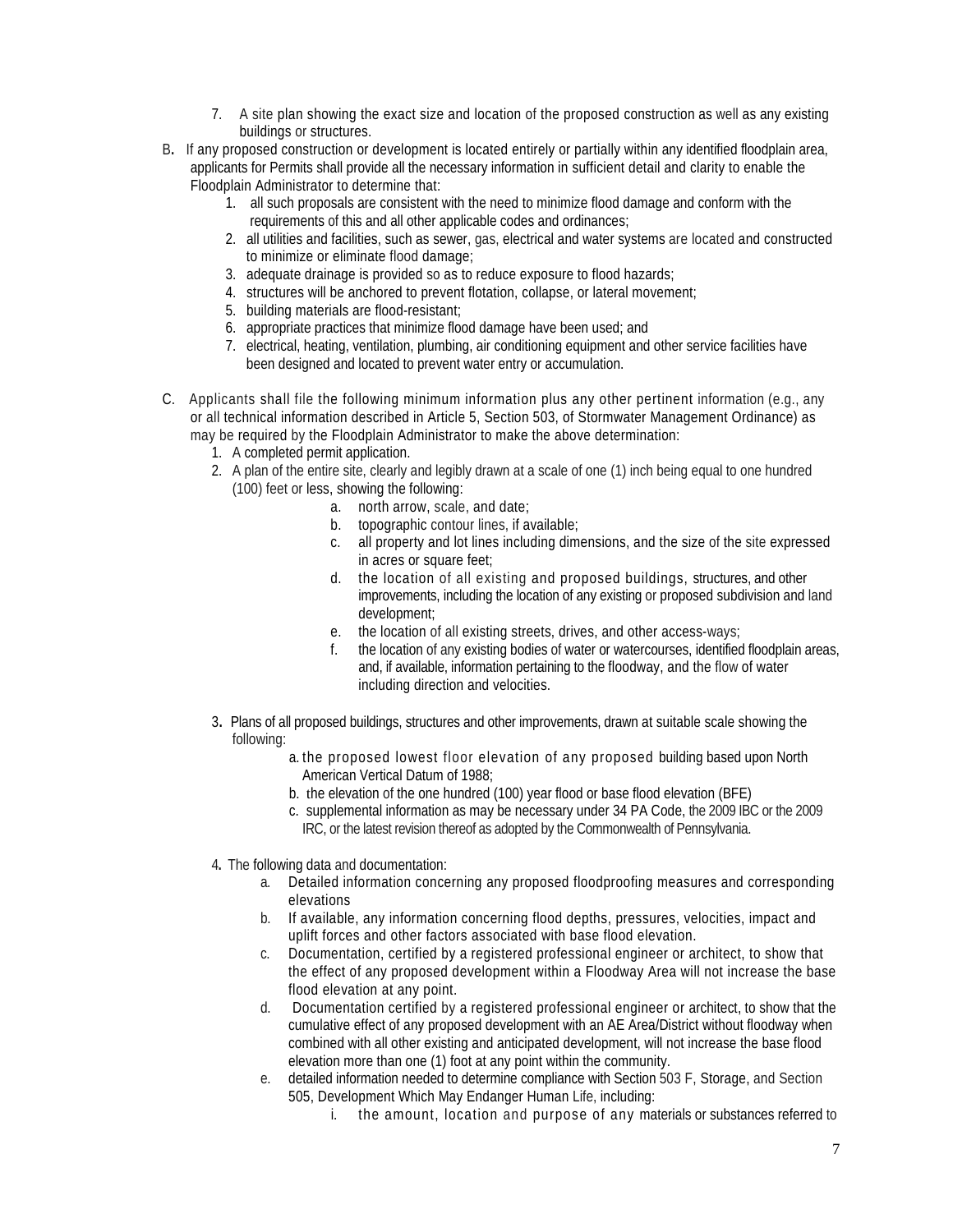in Sections 503.F and 505 which are intended to be used, produced, stored or otherwise maintained on site.

- ii. a description of the safeguards incorporated into the design of the proposed structure to prevent leaks or spills of the dangerous materials or substances listed in Section 505 during a base flood.
- f. the appropriate component of the Department of Environmental Protection's "Planning Module for Land Development."
- g**.** where any excavation of grading is proposed, a plan meeting the requirements of the Department of Environmental Protection to implement and maintain erosion and sedimentation control.
- D**.** Applications for permits shall be accompanied by a fee, as determined by the Floodplain Administrator, made payable to the municipality based upon the estimated cost of the proposed construction.

#### *Section 305 Review by County Conservation District*

A copy of all applications and plans for any proposed construction or development in any identified floodplain area to be considered for approval shall be submitted by the Floodplain Administrator to the Snyder County Conservation District for review and comment prior to the issuance of a Permit. The recommendations of the Conservation District shall be considered by the Floodplain Administrator for possible incorporation into the proposed plan.

#### *Section 306 Review of Application by Others*

A copy of all plans and applications for any proposed construction or development in any identified floodplain area to be considered for approval may be submitted by the Floodplain Administrator to any other appropriate agencies and/or individuals (e.g. planning commission, municipal engineer, etc.) for review and comment.

#### *Section 307 Changes*

After the issuance of a Permit by the Floodplain Administrator, no changes of any kind shall be made to the application, permit or any of the plans, specifications or other documents submitted with the application without the written consent or approval of the Floodplain Administrator. Requests for any such change shall be in writing, and shall be submitted by the applicant to the Floodplain Administrator for consideration.

#### *Section 308 Placards*

In addition to the Permit, the Floodplain Administrator shall issue a placard which shall be displayed on the premises during the time construction is in progress. This placard shall show the number of the Permit, the date of its issuance and be signed by the Floodplain Administrator.

#### *Section 309 Start of Construction*

Work on the proposed construction and/or development shall begin within 180 days (6 months) and shall be completed within twelve (12) months after the date of issuance of the permit or the permit shall expire unless an extension of time is granted, in writing, by the Floodplain Administrator.

The issuance of development permit does not refer to the zoning approval.

The actual start of construction means either the first placement of permanent construction of a structure on a site, such as pouring of slab or footings, the installation of piles, the construction of columns, or any work beyond the stage of excavation; or the placement of a manufactured home on a foundation.

Permanent construction does not include land preparation, such as clearing, grading, and filling; nor does it include the installation of streets and/or walkways; nor does it include excavation for a basement, footings, piers or foundations or the erection of temporary forms; nor does it include the installation on the property of accessory buildings, such as garages or sheds not occupied as dwelling units or not part of the main structure.

For a substantial improvement, the actual start of construction means the first, alteration of any wall, ceiling, floor, or other structural part of the building, whether or not that alteration affects the external dimensions of the building.

Time extensions shall be granted only if a written request is submitted by the applicant, who sets forth sufficient and reasonable cause for the Floodplain Administrator to approve such a request and the original permit is compliant with the ordinance and FIRM/FIS in effect at the time the extension is granted.

*The start of construction timeline commences when the floodplain development permit is issued this is often later than when zoning approval is granted.*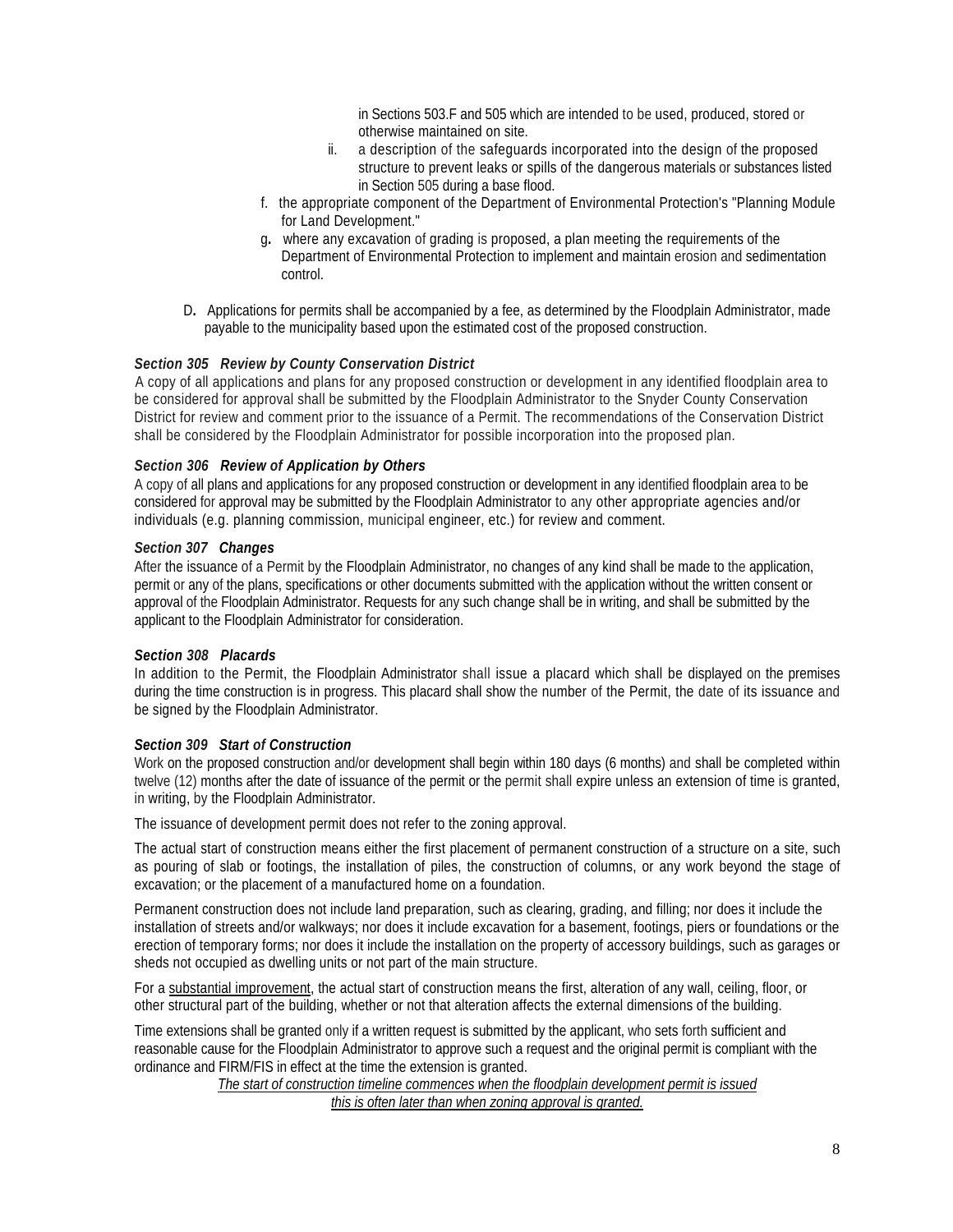#### *Section 310 Enforcement*

A. *Notices*

Whenever the Floodplain Administrator or other authorized municipal representative determines that there are reasonable grounds to believe that there has been a violation of any provisions of this Ordinance, or of any regulations adopted pursuant thereto, the Floodplain Administrator shall give notice of such alleged violation as hereinafter provided. *Such notice shall:*

- 1. be in writing;
- 2. include a statement of the reasons for its issuance;
- 3. allow a reasonable time not to exceed a period of thirty (30) days for the performance of any act it requires:
- 4. be served upon the property owner or his agent as the case may require; provided however, that such notice or order shall be deemed to have been properly served upon such owner or agent when a copy thereof has been served with such notice by any other method authorized or required by the laws of this State; and
- 5. contain an outline of remedial action which if taken, will effect compliance with the provisions of this ordinance.

#### B*. Penalties*

Any person who fails to comply with any or all of the requirements or provisions of this Ordinance or who fails or refuses to comply with any notice, order of direction of the Floodplain Administrator or any other authorized employee of the municipality shall be guilty of a summary offense.

Upon conviction persons shall pay a fine to Penn Township of not less than Three Hundred Dollars (\$300) nor more than One Thousand Dollars (\$1,000), plus costs of prosecution. In default of such payment, such person shall be imprisoned in county prison for a period not to exceed thirty (30) days. Each day during which any violation of this Ordinance continues shall constitute a separate offense.

In addition to the above penalties all other actions are hereby reserved including an action in equity for the proper enforcement of this Ordinance.

The imposition of a fine or penalty for any violation of, or noncompliance with this Ordinance shall not excuse the violation or noncompliance or permit it to continue. All such persons shall be required to correct or remedy such violation and noncompliance within a reasonable time. Any development initiated or any structure or building constructed, reconstructed, enlarged, altered, or relocated, in noncompliance with this Ordinance may be declared by the Board of Supervisors to be a public nuisance and abatable as such.

#### *Section 311 Appeals*

- A. Any person aggrieved by any action or decision of the Floodplain Administrator concerning the administration of the provisions of this Ordinance, may appeal to the Zoning Hearing Board. Such appeal must be filed, in writing, within thirty (30) days after the decision or action of the Floodplain Administrator.
- B. Upon receipt of such appeal the Zoning Hearing Board shall consider the appeal in accordance with the Municipalities Planning Code (MPC) and any other local ordinance.
- C. Any person aggrieved by any decision of the Zoning Hearing Board may seek relief therefrom by appeals to court, as provided by the laws of this Commonwealth including the Pennsylvania Flood Plain Management Act.
- D. Granting of a municipal appeal will not relieve a landowner or a municipality from the obligation to comply with the minimum requirements of the National Flood Insurance Program (NFIP). Landowners and municipalities that fail to meet the Program's minimum requirements, notwithstanding any appellate decision to the contrary, are in violation of the National Flood Insurance Program (NFIP) and remain subject to the accompanying penalties.

#### *ARTICLE IV - Identification of Floodplain Areas*

*Section 401 Identification*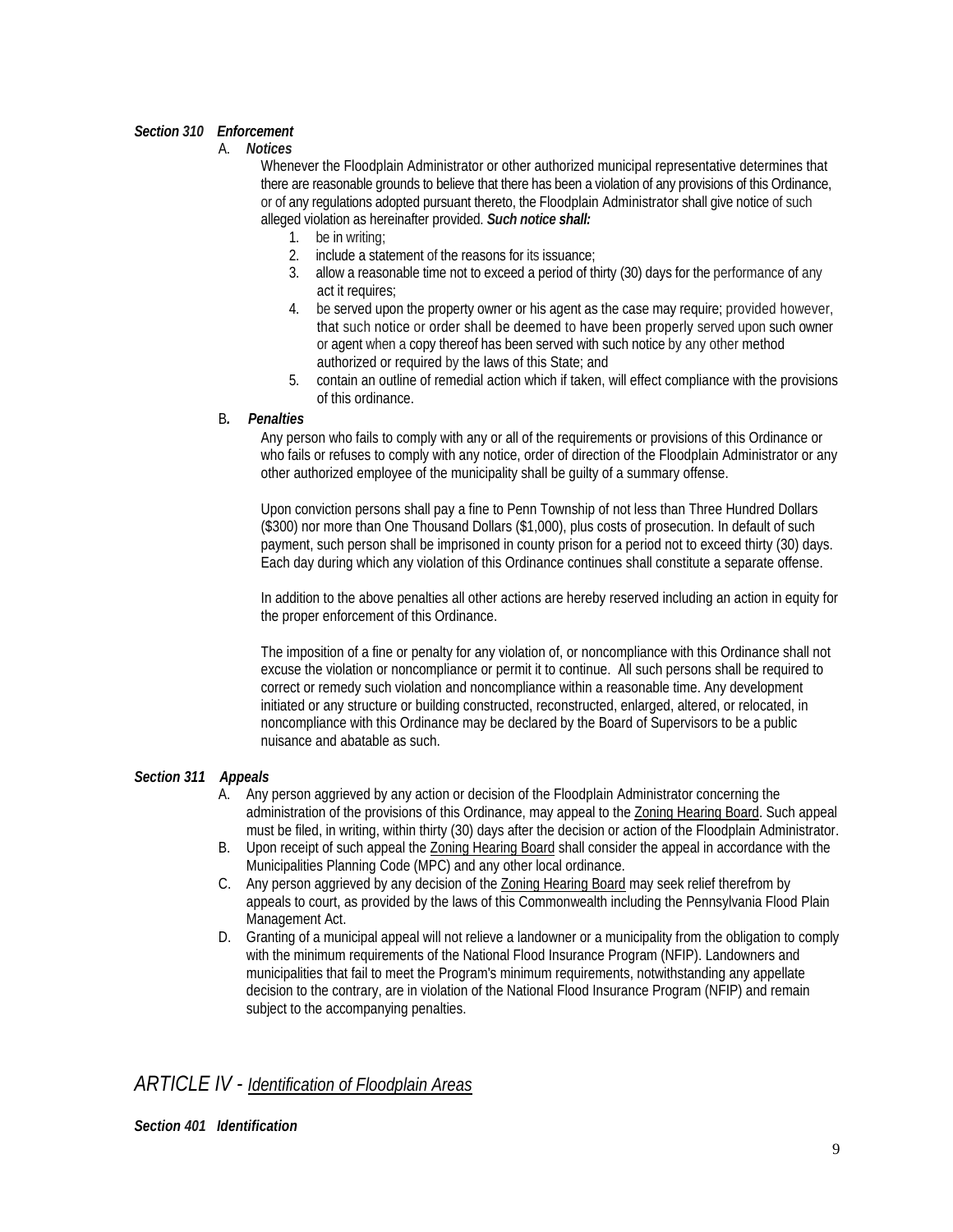The identified floodplain areas shall be:

 A**.** any areas of Penn Township, classified as Special Flood Hazard Areas (SFHA's) in the Flood Insurance Study (FIS) and the accompanying Flood Insurance Rate Maps (FIRM's) dated November 16, 2007, and issued by the Federal Emergency Management Agency (FEMA), or the most recent revision thereof, including all digital data developed as part of the Flood Insurance Study.

#### *The above referenced FIS and FIRMs, and any subsequent revisions and amendments are hereby adopted by Penn Township and declared part of this ordinance.*

#### *Section 402 Description of Special Requirements of Identified Floodplain Areas*

The identified floodplain shall consist of the following specific areas/districts:

- A. **Floodway Area** the areas identified in FIS and the FIRM as "Floodway" which represent the channel of a watercourse and the adjacent land areas that must be reserved in order to discharge the base flood without increasing the water surface elevation by more than one (1) foot at any point. The term shall also include floodway areas which have been identified in other available studies or sources on information for those Special Flood Hazard Areas where no floodway has been identified in the FIS and FIRM.
	- *1.* Within any floodway area, no new construction, no encroachments, including fill, substantial improvements, or other development shall be permitted unless it has been demonstrated through hydrologic and hydraulic analysis performed in accordance with standard engineering practice that the proposed encroachment would not result in any increase in flood levels within the community during the occurrence of the base flood discharge.
	- *2.* Within any floodway area, no new construction or development shall be allowed unless the appropriate permit is obtained from the Department of Environmental Protection Regional Office.
- B.**AE Area/District** shall be the those areas identified as an AE Zone on the FIRM included in the FIS prepared by FEMA for which base flood elevations have been provided.
	- 1. The AE Area adjacent to the Floodway shall be those areas identified as an AE Zone on the FIRM and included in the FIS prepared by FEMA for which base flood elevations have been provided and a floodway has been delineated.
	- 2. An AE Area without floodway shall be those areas identifies as an AE zone on the FIRM, included in the FIS prepared by FEMA for which for which base flood elevations have been provided but no floodway has been determined.
		- i. No permit shall be granted within any AE zone without floodway, no encroachments, including fill, new construction, substantial improvements or other development shall be permitted unless it has been demonstrated through hydrologic and hydraulic analysis performed in accordance with standard engineering practice that the proposed development together with all other existing and anticipated development, would not result in an increase in flood levels of more than one foot within the entire community during the occurrence of the base flood discharge.
		- ii. No new construction or development shall be located within the area measured fifty (50) feet landward from the top-of-bank of any watercourse unless the appropriate permit is obtained from the Department of Environmental Protection Regional Office.
- C*.* **A Area/District** shall be those areas identified as an A Zone on the FIRM included in the Flood Insurance Study (FIS) prepared by FEMA and for which no base flood elevations have been provided. For these areas, elevation and floodway information from other federal, state or other acceptable sources shall be used when available. Where other acceptable information is not available, the base flood elevation shall be determined by using the elevation of a point on the boundary of the identified floodplain area which is nearest the construction site.

*In lieu of the above, the municipality may require the applicant to determine the elevation with hydrologic and hydraulic engineering techniques. Hydrologic and hydraulic analyses shall be undertaken only by registered professional engineers or others of demonstrated qualifications, who shall certify that the technical methods used,*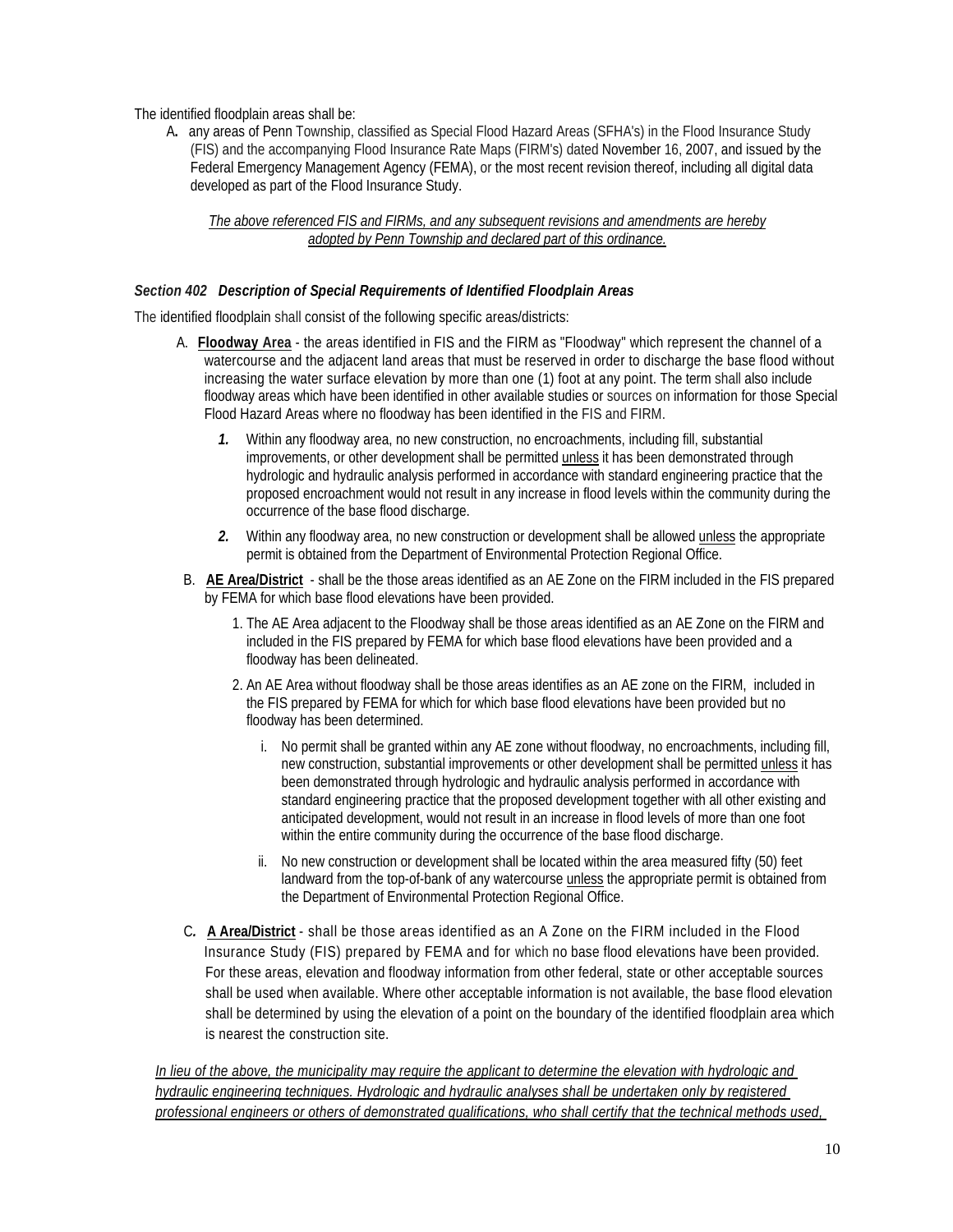*correctly reflect currently accepted technical concepts. Studies, analysis, computations etc., shall be submitted in sufficient detail to allow a thorough technical review by the Township.*

*In the absence of any of the above data or documentation, the community may require elevation of the lowest floor to be at least three feet above the highest adjacent grade.*

#### *Section 403 Changes in Identification of Area*

The identified floodplain area may be revised or modified by the Board of Supervisors where studies or information provided by a qualified agency or a person documents the need for such revision. However, prior to any such change to the Special Flood Hazard Area, approval must be obtained from FEMA. Additionally, as soon as it becomes practicable, but not later than six (6) months after the date such information becomes available, a community shall notify FEMA of the changes to the Special Flood Hazard Area submitting technical or scientific data.

See Section 501 (B) for situations where FEMA notification is required.

#### *Section 404 Boundary Disputes*

Should a dispute concerning any identified floodplain boundary arise, an initial determination shall be made by Penn Township and any party aggrieved by this decision or determination may appeal to the Board of Supervisors. The burden of proof shall be on the appellant.

#### *Section 405 Jurisdictional Boundary Change*

Prior to development occurring in areas where annexations or other corporate boundary changes are proposed or have occurred, the community shall review flood hazard data affecting the lands subject to boundary changes. The community shall adopt and enforce floodplain regulations in areas subject to annexation or corporate boundary changes which meet or exceed those in the CFR (Code of Federal Regulations) 44 60.3

#### *ARTICLE V - Technical Requirements*

#### *Section 501 General*

- A. Alteration or Relocation of Watercourse
	- 1. No encroachment, alteration, or improvement of any kind shall be made to any watercourse until all adjacent municipalities which may be affected by such action have been notified by the municipality, and until all required permits or approvals have been first obtained from the Department of Environmental Protection Regional Office.
	- 2. No encroachment, alteration, or improvement of any kind shall be made to any watercourse unless it can be shown that the activity will not reduce or impede the flood carrying capacity of the watercourse in any way.
	- 3. In addition FEMA and Pennsylvania Department of Community and Economic Development shall be notified prior to any alteration or relocation of any watercourse.
	- 4. The applicant shall be responsible for submission of technical or scientific data along with the fees associated with processing Letters of Map Change.
- B**.** When Penn Township proposes to permit the following encroachments:
	- 1. Any development that causes a rise in the base flood elevations (BFE) within the floodway; or
	- 2. Any development occurring in Zones A1-30 and Zone AE without a designated floodway, which will cause a rise of more than one foot in the base flood elevation (BFE); or
	- 3. Alteration or relocation of a stream (including but not limited to installing culverts and bridges), the applicant shall per 44 CFR (Code of Federal Regulations) Part 65.12:
		- a. Apply to FEMA for conditional approval of such action prior to permitting the encroachments to occur.
		- b. Upon receipt of the FEMA Administrator's conditional approval of map change and prior to approving the proposed encroachments, a community shall provide evidence to FEMA of the adoption of floodplain management ordinances incorporating the increased base flood elevations (BFEs) and / or revised floodway reflecting the post-project condition.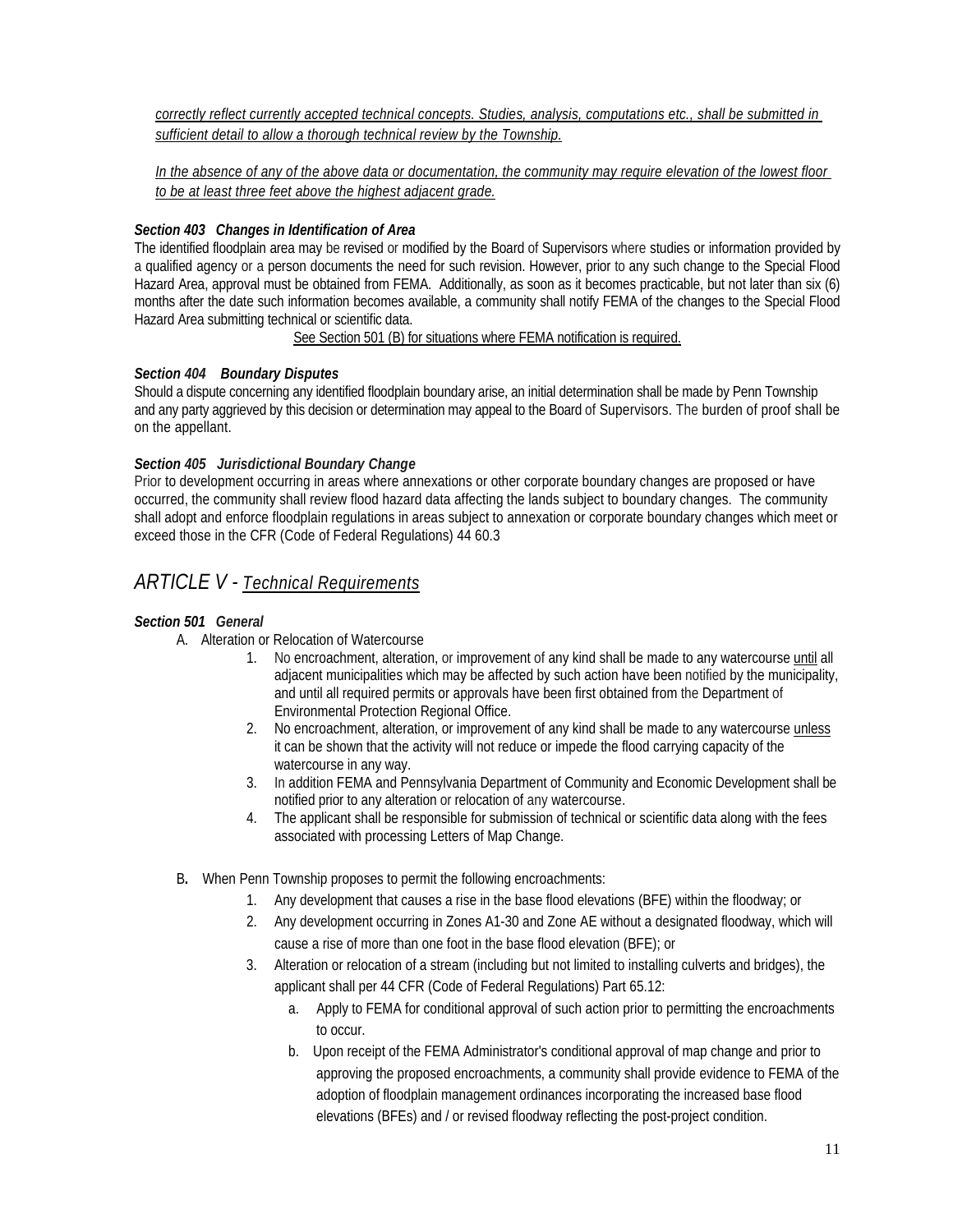- c. Upon completion of the proposed encroachments the applicant shall provide as-built certifications. FEMA will initiate a final map revision upon receipt of such certifications in accordance with 44 CFR Part 67.
- C. Any new construction, development, uses or activities allowed within any identified floodplain area shall be undertaken in strict compliance with the provisions contained in this Ordinance and any other applicable codes, ordinances and regulations.
- D.Within any Identified Floodplain Area, no new construction or development shall be located with the area measured fifty (50) feet landward from top-of-bank of any watercourse unless a permit is obtained from the Department of Environmental Protection Regional Office.

#### *Section 502 Elevation and Flood-Proofing Requirements*

The requirement to elevate and floodproof to the regulatory flood elevation (as defined in this ordinance as: base flood elevation plus one and one-half foot (1 ½) foot of freeboard) is a higher regulatory standard to the minimum requirements of the National Flood Insurance program's (NFIP's) to elevate and floodproof structures to the BFE. Elevating an additional 1 ½ feet reduces insurance premium rates and also provides a greater level of protection from flood of these structures. For a structure to be considered floodproofed for insurance purposes it must be floodproofed at least one foot above the BFE.

#### **A. Residential Structures**

- 1. In AE, A1-30 and AH Zones, any new construction or substantial improvement shall have the lowest floor (including basement) elevated up to or above the Regulatory Flood Elevation**.**
- 2. In V and A Zone, where there are no BFE's specified on the FIRM, any new construction or substantial improvement shall have the lowest floor (including basement) elevated up to or above the Regulatory Flood Elevation determined in accordance with Section 402 (C) of this ordinance.
- 3. In AO Zones, any new construction or substantial improvement shall have the lowest floor (including basement) at or above the highest adjacent grade or at least high as the depth number specified on the FIRM.
- 4. The design and construction standards and specifications contained in the 2009 International Building Code (IBC) and in the 2009 International Residential Code (IRC) or the latest edition thereof adopted by the Commonwealth of Pennsylvania and ASCE 24 and 34 PA Code (Chapters 401-405 as amended), shall be utilized, where they are more restrictive.

#### **B. Non-residential Structures**

- 1. In AE, A1-30 and AH Zones, any new construction or substantial improvement of a non-residential structure shall have the lowest floor, including basement, elevated up to, or above, the Regulatory Flood Elevation, or be designed and constructed so that the space enclosed below the Regulatory Flood Elevation:
	- a. is floodproofed
	- b. so that the structure is watertight with walls substantially impermeable to the passage of water; and,
	- c. has structural components with the capability of resisting hydrostatic and hydrodynamic loads and effects of buoyancy.
- 2. Where no BFE's are specified on the FIRM, any new construction or substantial improvement shall have the lowest floor (including basement) elevated or completely floodproofed up to or above the Regulatory Flood Elevation determined in accordance with Section 402 A+B of this ordinance.
- 3. In AO Zones, any new construction or substantial improvement shall have the lowest floor elevated or completely floodproofed above the highest adjacent grade to at least as high as the depth number specified on the FIRM.
- 4. Any non residential structure, or part thereof, made watertight below the Regulatory Flood Elevation shall be floodproofed in accordance with the W1 or W2 space classification standards contained in the publication entitled "Floodproofing Regulations" published by the US Army Corps of Engineers (June 1972, as amended March 1992) or with some other equivalent standard. All plans and specifications for such floodproofing shall be accompanied by a statement certified by a registered professional engineer or architect which states the proposed design and methods of construction are in conformance with the above referenced standards. There should be a statement submitted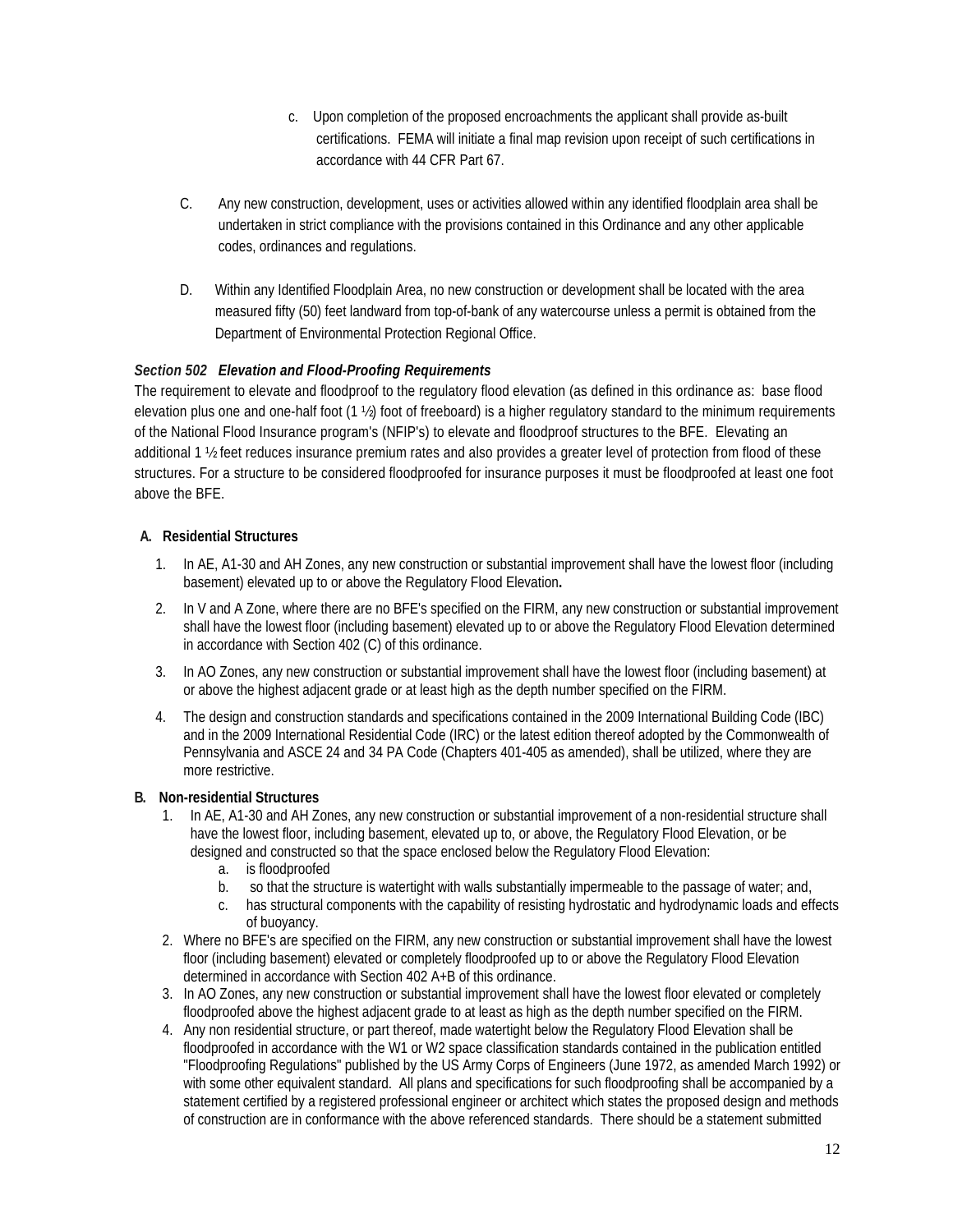with the permit application and a statement submitted with the as-built Floodproofing Certificate prior to the issuance of the Certificate of Occupancy.

- 5. Any non-residential structure that will be floodproofed must submit the following to the Floodplain Administrator along with the non-residential Floodproofing Certificate and prior to the issuance of the Certificate of Occupancy.
	- a. an Inspection and Maintenance Plan detailing the annual maintenance of floodproofed components ensuring that all components will operate properly under flood conditions. Components that must be inspected include at a minimum:
		- 1. mechanical equipment such as sump pumps and generators
		- 2. flood shields and closures
		- 3. walls and wall penetrations
		- 4. levees and berms (as applicable)
	- b. Flood Emergency Plan detailing the procedures to be followed during a flooding event and must include information pertaining to how all components will operate properly under all conditions, including power failures. The design professional must produce the plan. An adequate plan must include the following:
		- 1. An established chain of command and responsibility with leadership responsibilities clearly defined for all aspects of the plan.
		- 2. A procedure for notifications of necessary parties when flooding threatens and flood warnings are issued. Personnel required to be at the building should have a planned and safe means of ingress and should have no other emergency response duties during a flood event. Alternates should be assigned in the event the primary persons responsible are unable to complete their assigned duties under the plan.
		- 3. A list of specific duties assigned to ensure all responsibilities are addressed expeditiously. The locations of materials necessary to properly install all floodproofing components must be included in the list.
		- 4. An evacuation plan for all personnel or occupants; those without duties for the flood emergency as well as those with duties for implementing the plan. All possible ingress and egress routes must be identified.
		- 5. A periodic training and exercise program to keep personnel and occupants aware of their duties and responsibilities. Training drills should be held at least once a year and should be coordinated with community leaders.
- 6. The design and construction standards and specifications contained in the 2009 IBC and the 2009 IRC or the latest versions thereof as adopted by the Commonwealth of Pennsylvania, and ASCE (American Society of Civil Engineers) 24 and 34 PA Code (Chapters 401-405 as amended) shall be utilized, where they are more restrictive.

#### **C***.* **Space below the lowest floor**

Any fully enclosed space below the lowest floor (excluding basements) which will be used solely for the parking of a vehicle, building access, or incidental storage in an area other than a basement, shall be designed and constructed to allow for the automatic entry and exit of flood waters for the purpose of equalizing hydrostatic forces on exterior walls. The term "fully enclosed space" also includes crawl spaces. Designs for meeting this requirement must either be certified by a registered professional engineer or architect, or meet or exceed the following minimum criteria:

- 1. a minimum of two openings having a net total area of not less than one (1) square inch for every square foot of enclosed space installed on two (2) separate walls
- 2. the bottom of all openings shall be no higher than one (1) foot above grade.
- 3. openings may be equipped with screens, louvers, etc. or other coverings or devices provided that they permit the automatic entry and exit of floodwaters.

#### **D***.* **Historic Structures**

Historic structures undergoing repair or rehabilitation that would constitute a substantial improvement as defined in this ordinance, must comply with all ordinance requirements that do not preclude the structure's continued designation as a historic structure. Documentation that a specific ordinance requirement will cause removal of the structure from the National Register of Historic Places or the State Inventory of Historic places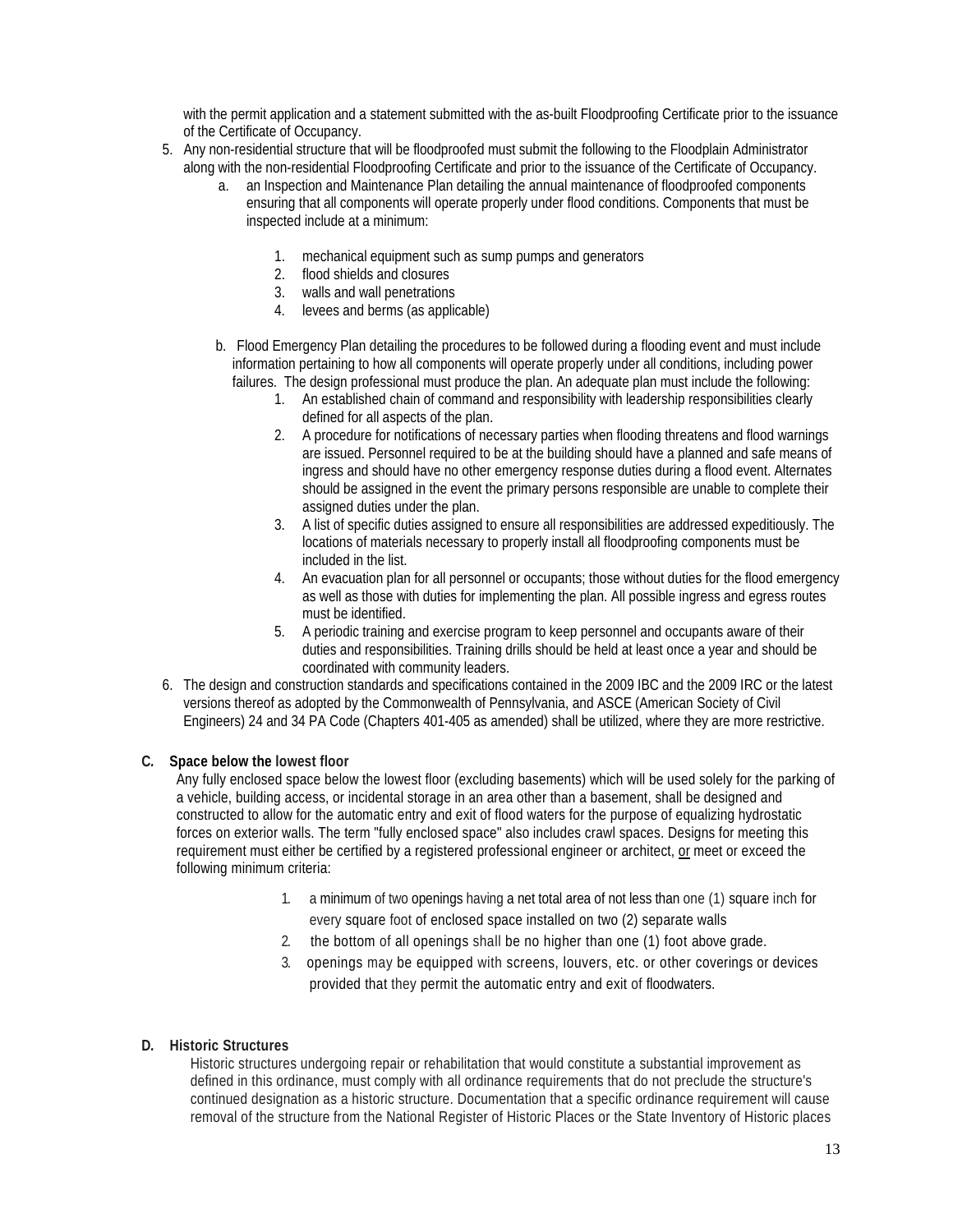must be obtained from the Secretary of the Interior or the State Historic Preservation Officer. Any exemption from ordinance requirements will be the minimum necessary to preserve the historic character and design of the structure.

#### **E. Accessory Structures**

Structures accessory to a principal building need not be elevated or flood proofed to remain dry, but shall comply, at a minimum, with the following requirements:

- 1. The structure shall not be designed or used for human habitation, but shall be limited to the parking of vehicles, or to the storage of tools, material, and equipment related to the principal use or activity.
- 2. The structure will have a low damage potential.
- 3. The structure will be located on the site so as to cause the least obstruction to the flow of flood waters.
- 4. Power lines, wiring, and outlets shall be elevated to the Regulatory Flood Elevation.
- 5. Permanently affixed utility equipment and appliances such as furnaces, heaters, washers, dryers, etc., are prohibited.
- 6. Sanitary facilities are prohibited.
- 7. The structure shall be adequately anchored to prevent flotation or movement and shall be designed to automatically provide for the entry and exit of floodwaters for the purpose of equalizing hydrostatic forces on the walls. Designs for meeting this requirement must either be certified by a registered professional engineer or architect, or meet or exceed the following minimum criteria:
	- a. A minimum of two openings having a net total area of not less than one (1) square inch for every square foot of enclosed space.
	- b. The bottom of all openings shall be no higher than one (1) foot above grade.
	- c. Openings may be equipped with screens, louvers, etc. or other coverings or devices provided that they permit the automatic entry and exit of floodwaters.
- 9. For accessory structures 600 square feet or larger in area (footprint) and are below the base flood elevation, a variance is required as set forth in Article Vlll. If a variance is granted, a signed Declaration of Land Restriction (Nonconversion Agreement) shall be recorded on the property deed prior to issuance of the Certificate of Occupancy.
- 10. Prohibit the storage of Hazardous Materials.

#### *Note: Variances are required for accessory structures if they are not going to meet the standards for nonresidential structures found in the CFR 44 or the accessory structure language above*.

#### *Section 503 Design and Construction Standards*

The following minimum standards shall apply for all construction and development proposed within any identified floodplain area:

- A. **Fill -** If fill is used in any identified flood plain area, it shall:
	- 1. extend laterally at least fifteen (15) feet beyond the building line from all points;
	- 2. consist of soil or small rock materials only *sanitary landfills* shall not be permitted;
	- 3. be compacted to provide the necessary permeability and resistance to erosion, scouring, or settling;
	- 4. be no steeper than one (1) vertical foot to two (2) horizontal feet unless substantiated data
	- justifying steeper slopes are submitted to, and approved by the Floodplain Administrator; and, 5. be used to the extent to which it does not adversely affect adjacent properties.

#### B**. Drainage Facilities**

Storm drainage facilities shall be designed to convey the flow of storm water runoff in a safe and efficient manner. The system shall insure proper drainage along streets, and provide positive drainage away from buildings. The system shall also be designed to prevent the discharge of excess runoff onto adjacent properties.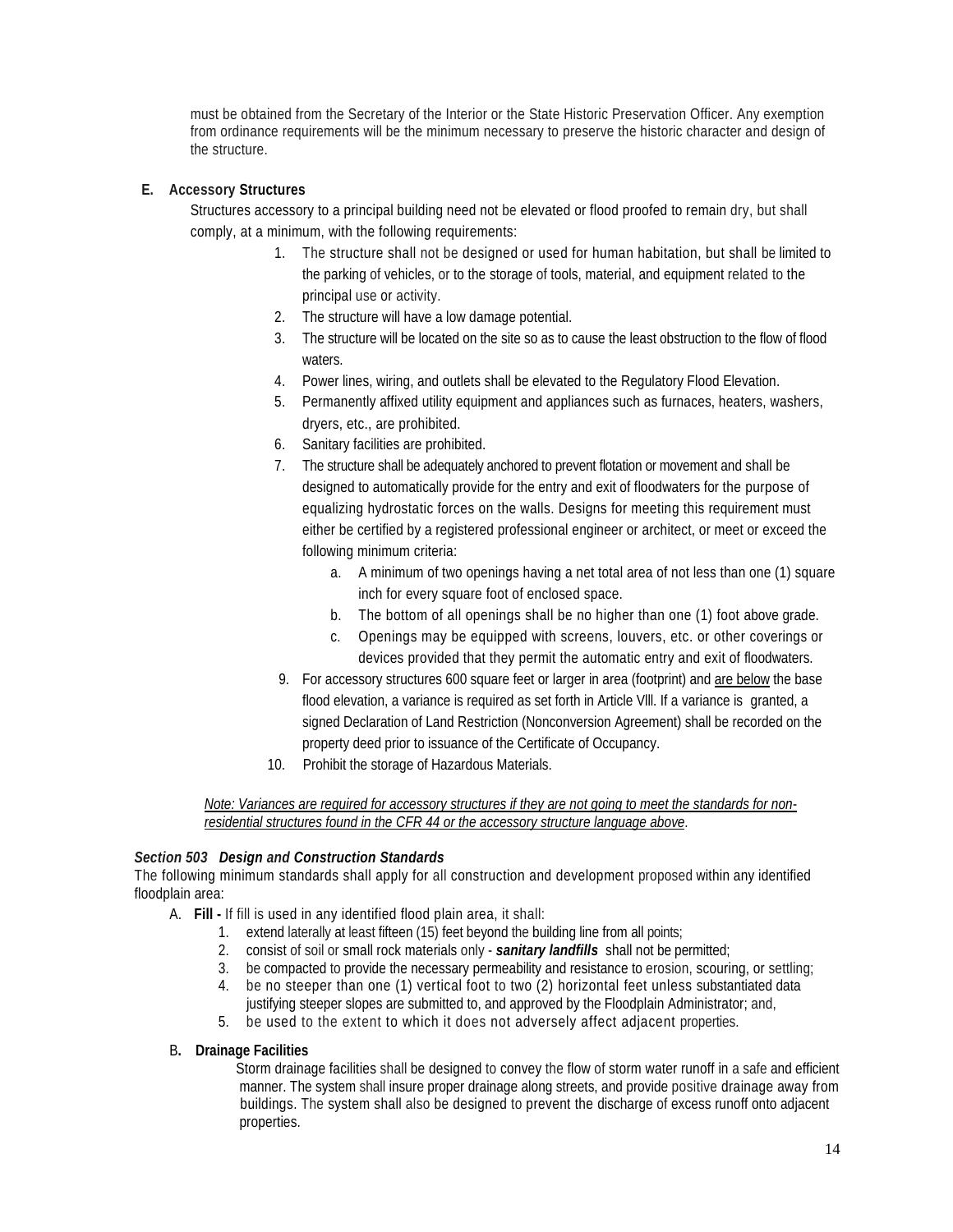#### C.**Water and Sanitary Sewer Facilities and Systems**

- 1. All new or replacement water and sanitary sewer facilities and systems shall be located, designed and constructed to minimize or eliminate flood damages and the infiltration of flood waters.
- 2. Sanitary sewer facilities and systems shall be designed to prevent the discharge of untreated sewage into flood waters.
- 3. No part of any on-site sewage system shall be located within any identified floodplain area except in strict compliance with all state and local regulations for such systems. If any such system is permitted, it shall be located so as to avoid impairment to it, or contamination from it, during a flood.
- 4. The design and construction provisions of the UCC and FEMA #348, "Protecting Building Utilities from Flood Damages" and "The International Private Sewage Disposal Code" shall be utilized.

#### D**.****Other Utilities**

All other utilities such as gas lines, electrical and telephone systems shall be located and elevated where possible and constructed to minimize the chance of impairment during a flood.

#### E. **Streets**

The finished elevation of all new streets shall be no more than one (1) foot below the Regulatory Flood Elevation.

#### F**. Storage**

All materials that are buoyant, flammable, explosive, or in times of flooding, could be injurious to human, animal, or plant life, and not listed in Section 505, Development Which May Endanger Human Life, shall be stored at or above the Regulatory Flood Elevation and/or flood-proofed to the maximum extent possible.

#### G**. Placement of Buildings and Structures**

All buildings and structures shall be designed, located, and constructed so as to offer the minimum obstruction to the flow of water and shall be designed to have a minimum effect upon the flow and height of flood water.

#### H. **Anchoring**

- 1. All buildings and structures shall be firmly anchored in accordance with accepted engineering practices to prevent flotation, collapse, or lateral movement.
- 2. All air ducts, large pipes, storage tanks and other similar objects or components located below the Regulatory Flood Elevation shall be securely anchored or affixed to prevent floatation.

#### I**. Floors, Walls and Ceilings**

- 1. Wood flooring used at or below the Regulatory Flood Elevation shall be installed to accommodate a lateral expansion of the flooring, perpendicular to the flooring grain without causing structural damage to the building.
- 2. Plywood used at or below the Regulatory Flood Elevation shall be of a "marine" or "water-resistant" variety.
- 3. Walls and ceilings at or below the Regulatory Flood Elevation shall be designed and constructed of materials that are "water-resistant" and will withstand inundation.
- 4. Windows, doors, and other components at or below the Regulatory Flood Elevation shall be made of metal or other "water-resistant" material.

#### J**. Paints and Adhesives**

1. Paints and other finishes used at or below the Regulatory Flood Elevation shall be of "marine" or "water- resistant" quality.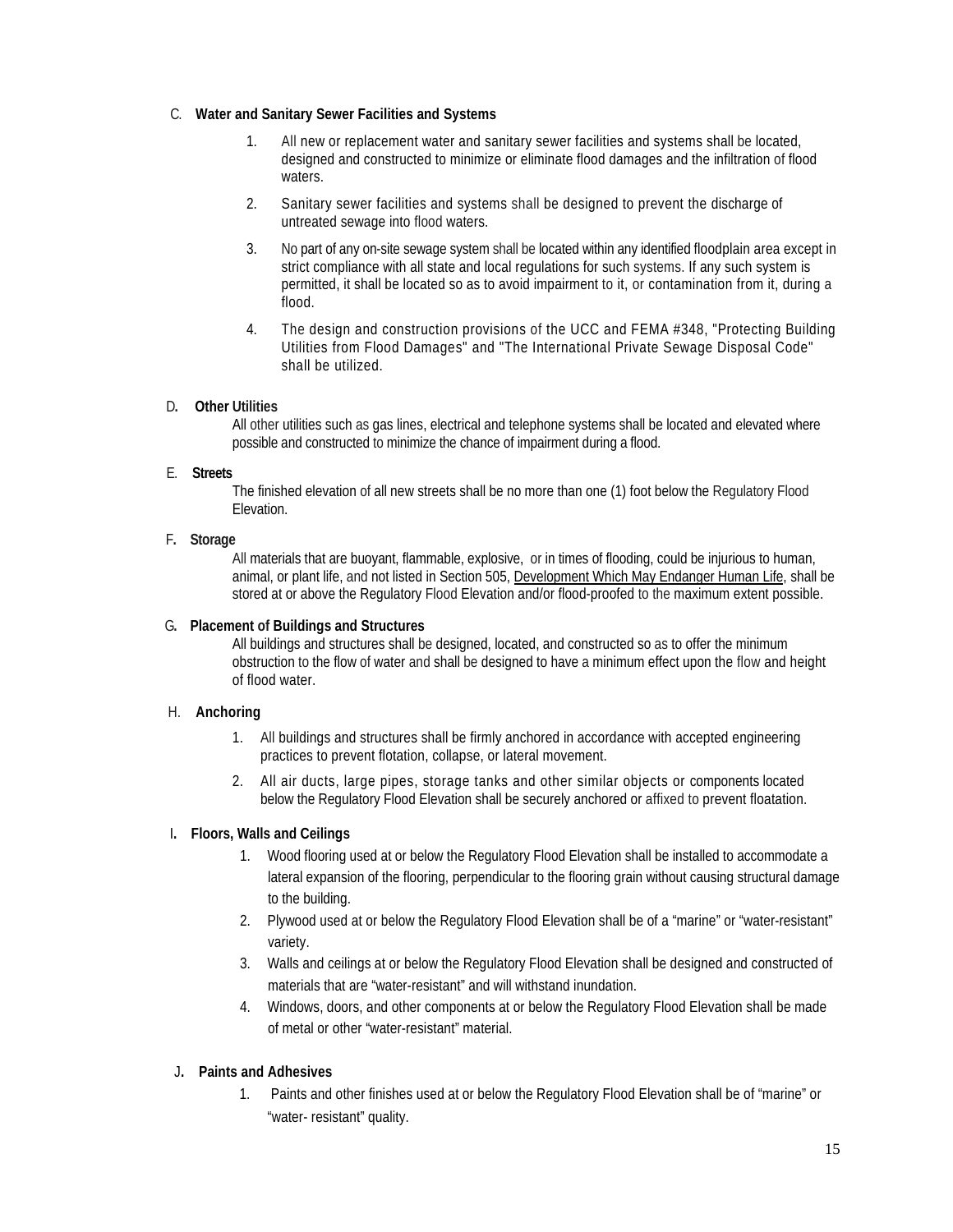- 2. Adhesives used at or below the Regulatory Flood Elevation shall be of a "marine" or "waterresistant" variety.
- 3. All wooden components (doors, trim, cabinets, etc.) used at or below the Regulatory Flood Elevation shall be finished with a "marine" or "water-resistant" paint or other finishing material.

#### K**. Electrical Components**

- 1. Electrical distribution panels shall be at least three (3) feet above the base flood elevation.
- 2. Separate electrical circuits shall serve lower levels and shall be dropped from above.

#### L. **Equipment**

- 1. Water heaters, furnaces, air conditioning, ventilating units, and other electrical, mechanical or utility equipment or apparatus shall not be located below the Regulatory Flood Elevation and shall be anchored to resist floatation, collapse and lateral movement.
- 2. Ductwork shall be elevated to or above the Regulatory Flood Elevation or flood proofed to remain water resistant.

#### M*.* **Fuel Supply Systems**

All gas and oil supply systems shall be designed to prevent the infiltration of flood waters into the system and discharges from the system into flood waters. Additional provisions shall be made for the drainage of these systems in the event that flood water infiltration occurs.

#### *Section 504 Uniform Construction Code Coordination*

The Standards and Specifications contained 34 PA Code, Chapters 401- 405, as amended and not limited to the following provisions shall apply to the above and other sections and subsections of this ordinance, to the extent that they are more restrictive and/or supplement the requirements of this ordinance.

*International Building Code (IBC) 2009* or the latest revision thereof as adopted by the Commonwealth of Pennsylvania: *Sections 801, 1202, 1403, 1603, 1605, 1612, 3402, and Appendix G. International Residential Building Code (IRC)* 2009 or the latest revision thereof as adopted by the Commonwealth of Pennsylvania: *Sections R104, R105, R109, R322, Appendix E and Appendix J.*

#### *Section 505 Development Which May Endanger Human Life*

- A. In accordance with the Pennsylvania Flood Plain Management Act, and the regulations adopted by the Department of Community and Economic Development as required by the Act, any new or substantially improved structure which:
	- 1. will be used for the production or storage of any of the following dangerous materials or substances; or
	- 2. will be used for any activity requiring the maintenance of a supply of more than 550 gallons, or other comparable volume, of any of the following dangerous materials or substances on the premises; or
	- 3. will involve the production, storage, or use of any amount of radioactive substances; shall be subject to the provisions of this section, in addition to all other applicable provisions*.* The following list of materials and substances are considered dangerous to human life:
		- Acetone
		- Ammonia
		- Benzene
		- Calcium carbide
		- Carbon disulfide
		- Celluloid
		- **Chlorine**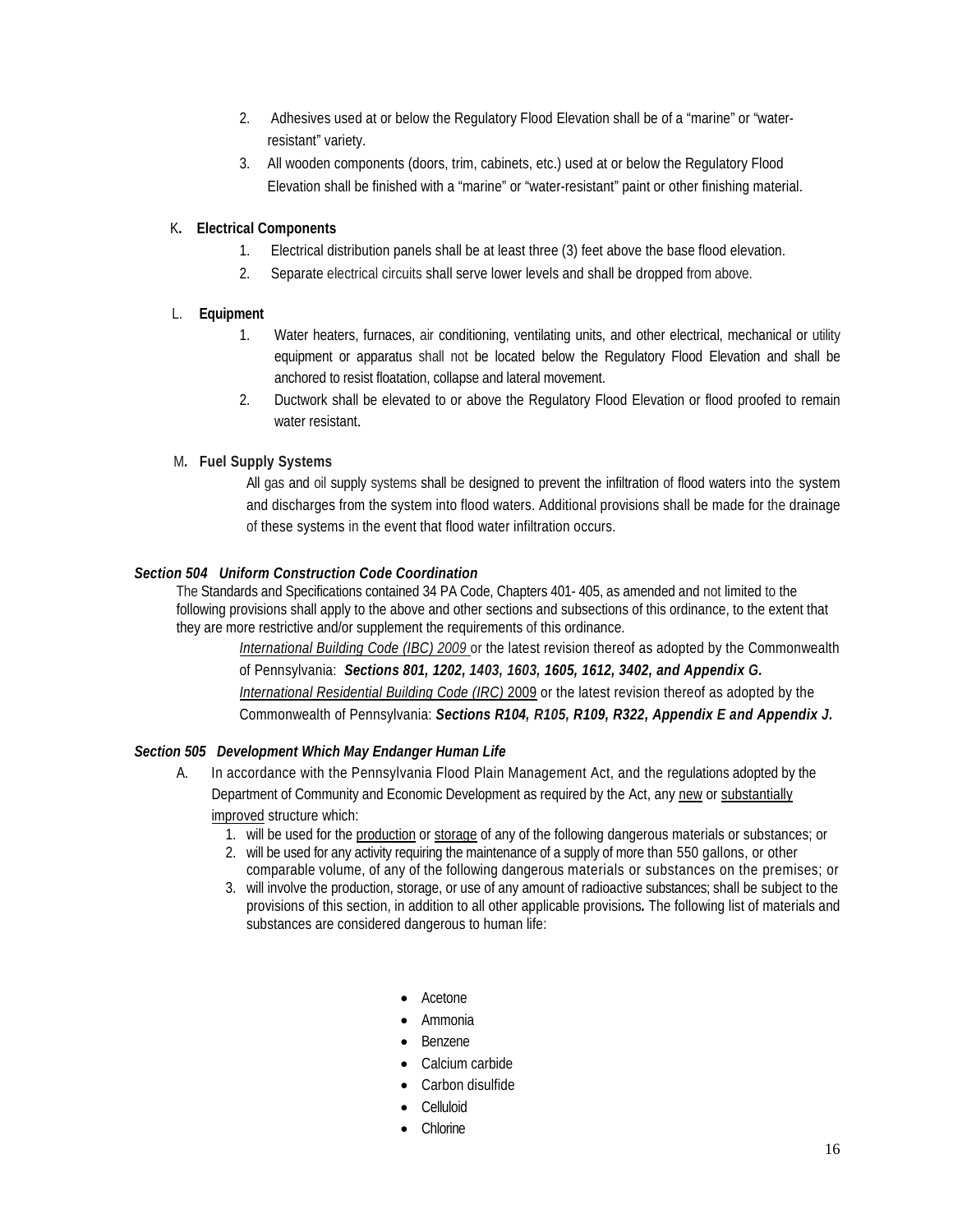- Hydrochloric acid
- Hydrocyanic acid
- **Magnesium**
- Nitric acid and oxides of nitrogen
- Petroleum products (gasoline, fuel oil, etc.)
- Phosphorus
- Potassium
- Sodium
- Sulphur and sulphur products
- Pesticides including those for insects, fungi, and rodents
- Radioactive substances, insofar as such substances are not otherwise regulated.
- B. Within any identified flood plain areas, any structure of the kind described in Subsection A above shall be prohibited within the area measured fifty (50) feet landward from the top-of-bank of any watercourse.
- C**.** Within any Floodway Area, any structure of the kind described in Subsection A above shall be prohibited.

#### *Section 506 Special Requirements for Manufactured Homes*

- A. Within any FW (Floodway Area), manufactured homes shall be prohibited.
- B. Within any Identified Floodplain Area manufactured homes shall be prohibited within the measured fifty (50) feet landward from the top-of-bank of any watercourse.
- C. Where permitted within any Identified Floodplain Area, all manufactured homes, and any improvements thereto, shall be:
	- 1. placed on a permanent foundation;
	- 2. elevated so that the lowest floor of the manufactured home is one and one-half (1-1/2) feet or more above the base flood elevation;
	- 3. supported by reinforced piers or other foundation elements of at least equivalent strength that are no less than 36 inches in height above grade;
	- 4. anchored to resist flotation, collapse, or lateral movement;
- D**.** Equipment Requirements:
	- 1. Water heaters, furnaces, air conditioning and ventilating units and other electrical, mechanical or utility equipment or apparatus shall not be located below the Regulatory Flood Elevation and shall be anchored to resist flotation, collapse and lateral movement.
	- 2. Ductwork shall be elevated to or above the Regulatory Floodplain Elevation or floodproofed to remain water resistant.
- E.Installation of manufactured homes shall be done in accordance with the manufacturers' installation instructions as provided by the manufacturer. Where the applicant cannot provide the above information, the requirements of Appendix E of the 2009 "International Residential Building Code" or the "U.S. Department of Housing and Urban Development's Permanent Foundations for Manufactured Housing", 1984 Edition, draft or latest revision thereto and 34 PA Code Chapter 401- 405 shall apply.
- F**.** Consideration shall be given to the installation requirements of the 2009 IBC, Appendix G, Sec. 501.1-3 and the 2009 IRC, Sec. R323.2, R323.3, R102.7.1, and Appendix AE101, 604 and 605 or the latest revisions thereto as adopted by the Commonwealth of Pennsylvania and 34 PA Code Chapter 401-405, as amended where appropriate and/or applicable to units where the manufacturers' standards for anchoring cannot be provided or were not established for the unit(s) proposed installation.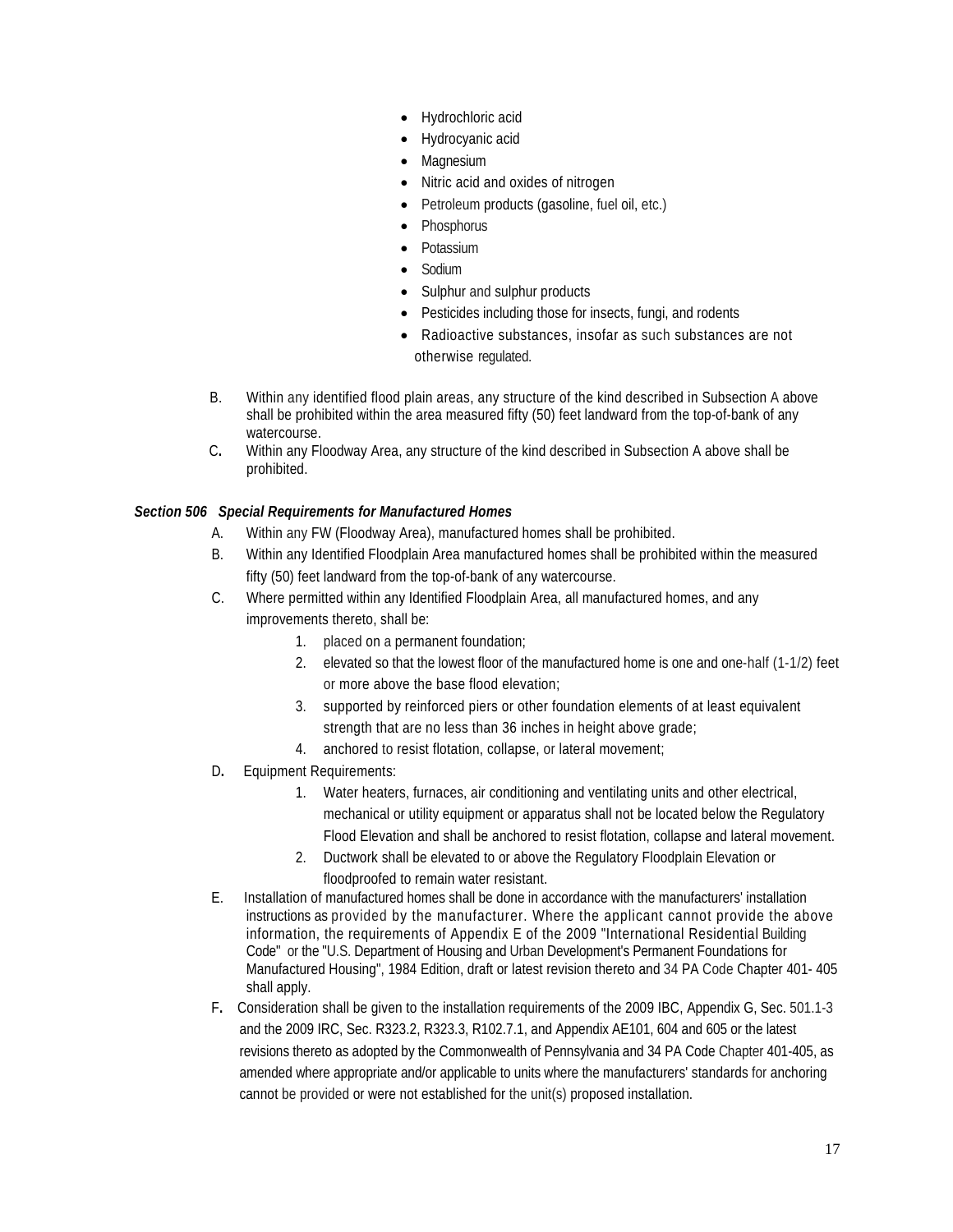#### *Section 507 Special Requirements for Recreational Vehicles*

Recreational Vehicles in any Identified Floodplain Area must either:

- 1. Be on site for fewer than 180 consecutive days, and be fully licensed and ready for highway use; or
- 2. Meet the permit requirements for manufactured homes in Section 506.

#### ARTICLE VI - *Prohibited Activities*

#### *Section 601 General*

In accordance with the administrative regulations promulgated by the Department of Community and Economic Development to implement the Pennsylvania Flood Plain Management Act, the following activities shall be prohibited within any Identified Floodplain Area:

- A. The commencement of any of the following activities, or the construction, enlargement, or expansion of any structure used, or intended to be used, for any of the following activities:
	- 1. hospitals
	- 2. nursing homes
	- 3. jails or prisons
- B. The commencement of, or any construction of, a new manufactured home park or manufactured home subdivision, or substantial improvement to an existing manufactured home park or manufactured home subdivision.

#### ARTICLE VIl - *Existing Structures in Identified Floodplain Areas*

#### *Section 701 Existing Structures*

The provisions of this Ordinance do not require any changes or improvements to be made to lawfully existing structures. However, when an improvement is made to any existing structure, the provisions of Section 702 shall apply.

#### *Section 702 Improvements*

The following provisions shall apply whenever any improvement is made to an existing structure located within any Identified Floodplain Area:

- **A.** No expansion or enlargement of an existing structure shall be allowed within any Floodway Area/District that would cause any increase in the Base Flood Elevation (BFE).
- **B.** No expansion or enlargement of an existing structure shall be allowed within any AE Area/District without floodway that would, together with all other existing and anticipated development, increase the base flood elevation (BFE) more than one (1) foot at any point.
- **C.** Any modification, alteration, reconstruction, or improvement, of any kind to an existing structure, to an extent or amount of fifty (50) percent or more of its market value, shall constitute a substantial improvement and shall be undertaken only in full compliance with the provisions of this Ordinance.
- **D.** The above activity shall also address the requirements of the 34 PA Code Chapters 401-405, as amended and the 2009 IBC and the 2009 IRC or the most recent revision thereof as adopted by the Commonwealth of Pennsylvania.
- **E.** Within any Floodway Area/District, no new construction or development shall be allowed, unless the appropriate permit is obtained from the Department of Environmental Protection Regional Office.
- **F.** Within any AE Area/District without Floodway, no new construction or development shall be located within the area measured fifty (50) feet landward from the top-of-bank of any watercourse, unless the appropriate permit is obtained from the Department of Environmental Protection Regional Office.
- **G.** Any modification, alteration, reconstruction, or improvement of any kind that meets the definition of "cumulative substantial damage" shall be undertaken only in full compliance with the provisions of this Ordinance.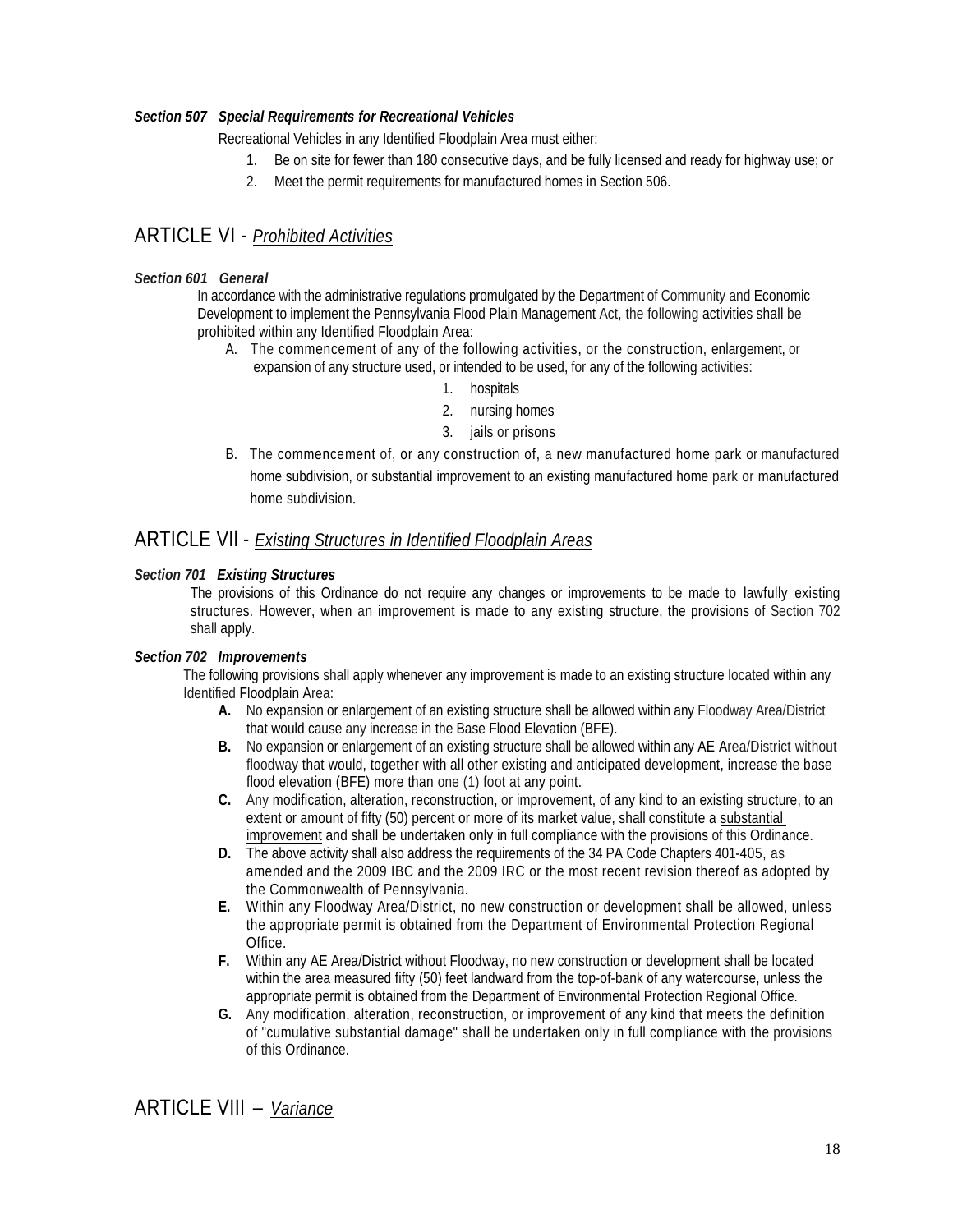#### *Section 801 General*

If compliance with any of the requirements of this Ordinance would result in an exceptional hardship to a prospective builder, developer or landowner, the Zoning Hearing Board may, upon request, grant relief from the strict application of the requirements.

#### *Section 802 Variance Procedures and Conditions*

Requests for variances shall be considered by the Zoning Hearing Board in accordance with the procedures contained in Section 311, Appeals, and the following:

- **A.** No variance shall be granted for any construction, development, use or activity within any Floodway Area/District that would cause any increase in the Base Flood Elevation (BFE).
- **B.** No variance shall be granted for any of the requirements pertaining specifically to *Development Which May Endanger Human Life* Section 505, or *Prohibited Activities* Article VI.
- **C.** If granted, a variance shall involve only the least modification necessary to provide relief.
- **D.** In granting any variance, the Zoning Hearing Board shall attach whatever reasonable conditions and safeguards it considers necessary in order to protect the public health, safety, and welfare, and to achieve the objectives of this Ordinance.
- **E.** Whenever a variance is granted, the Township shall notify the applicant in writing that:
	- 1. The granting of the variance may result in increased premium rates for flood insurance.
		- 2. Such variances may increase the risks to life and property.
- **F.** In reviewing any request for a variance, the Zoning Hearing Board shall consider, at a minimum, the following:
	- 1. That there is good and sufficient cause.
	- 2. That failure to grant the variance would result in exceptional hardship to the applicant.
	- 3. That the granting of the variance will:
		- a. neither result in an unacceptable or prohibited increase in flood heights, additional threats to public safety, or extraordinary public expense,
		- b. nor create nuisances, cause fraud on, or victimize the public, or conflict with any other applicable state or local ordinances and regulations.
- **G.** A complete record of all variance requests and related actions shall be maintained by the Township. In addition, a report of all variances granted during the year shall be included in the annual report to the Federal Emergency Management Agency.
- **H.** For accessory structures that are 600 square feet or larger in area (footprint) and that are below the base flood elevation, a variance is required as set forth in Article Vlll. If a variance is granted, a signed Declaration of Land Restriction (Nonconversion Agreement) shall be recorded on the property deed prior to issuance of the Certificate of Occupancy.

 *Notwithstanding any of the above, all structures shall be designed and constructed to have the capability of resisting the one-percent (1%) annual chance flood*.

#### ARTICLE lX - *Definitions*

#### *Section 901 General*

Unless specifically defined below, words and phrases used in this Ordinance shall be interpreted so as to give this Ordinance its most reasonable application.

#### *Section 902 Specific Definitions followed by commonly used Acronyms*

*Accessory use or structure*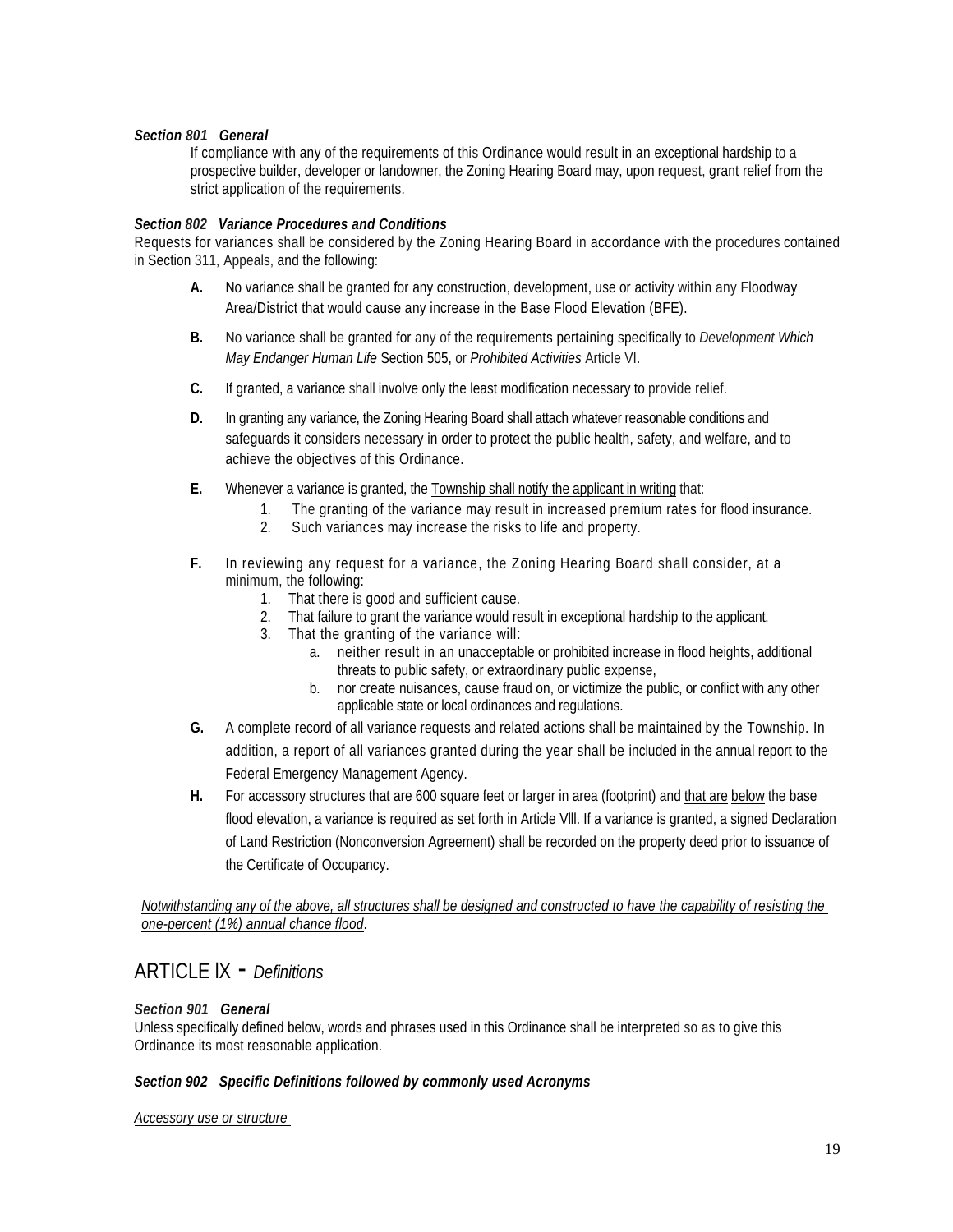A use or structure on a same lot and of a nature customarily incidental and subordinate to the principal use or structure.

#### *Base Flood*

The flood having a one percent (1%) chance of being equaled or exceeded in any given year. Also called the "100-year flood" or "one-percent (1%) annual chance flood".

#### *Base Flood Elevation (BFE)*

The elevation shown on the Flood Insurance Rate Map (FIRM) for zones AE, AH, A1-30 that indicates the water surface elevation resulting from a flood that has a 1 percent or greater chance of being equaled or exceeded in any given year.

#### *Basement*

Any area of the building having its floor below ground level on all sides.

#### *Building*

A combination of materials to form a permanent structure having walls and a roof, included shall be all manufactured homes and trailers to be used for human habitation. Also see structure.

#### *Cumulative Substantial Damage*

Flood related damages sustained by a structure on two or more separate occasions during a 10-year period for which the coast of repairs at the time of each flood event, on average, equals or exceeds 25 percent of the market value of the structure before the damages occurred.

#### *Declaration of Land Restriction (Non-Conversion Agreement*)

A form signed by the property owner to agree not to convert or modify in any manner that is inconsistent with the terms of the permit and these regulations, certain enclosures below the lowest floor of elevated buildings and certain accessory structures. The form requires the owner to record it on the property deed to inform future owners of the restrictions.

#### *Development*

Any man-made change to improved or unimproved real estate, including but not limited to the construction, reconstruction, renovation, repair, expansion, or alteration of buildings or other structures; the placement of manufactured homes; streets, and other paving; utilities; filling, grading and excavation; mining; dredging; drilling operations; storage of equipment or materials; and the subdivision of land.

#### *Existing Manufactured Home Park or Subdivision*

A manufactured home park or subdivision for which the construction of facilities for servicing the lots on which the manufactured homes are to be affixed (including at a minimum, the installation of utilities, the construction of streets and either final site grading or the pouring of concrete pads) is completed before the effective date of the floodplain management regulations adopted by a community.

#### *Expansion to an Existing Manufactured Home Park or Subdivision*

The preparation of additional sites by the construction of facilities for servicing the lots on which the manufactured homes are to be affixed (including the installation of utilities, the construction of streets and either final site grading of the pouring of concrete pads).

#### *Flood*

A temporary, partial or complete inundation of normally dry lands.

#### *Flood Insurance Rate Map (FIRM)*

The official map on which Federal Emergency Management Agency (FEMA) has delineated both the areas of special flood hazards and the risk premium zones applicable to the community.

#### *Flood Insurance Study (FIS***)**

The official report provided by Federal Emergency Management Agency (FEMA) that included flood profiles, the Flood Insurance Rate Map, the Flood Boundary and Floodway Map and the water surface elevation of the base flood.

#### *Floodplain area*

A relatively flat or low land area which is subject to partial or complete inundation from an adjoining or nearby stream, river or watercourse; and/or any area subject to the unusual and rapid accumulation of surface waters from any source.

#### *Flood-proofing*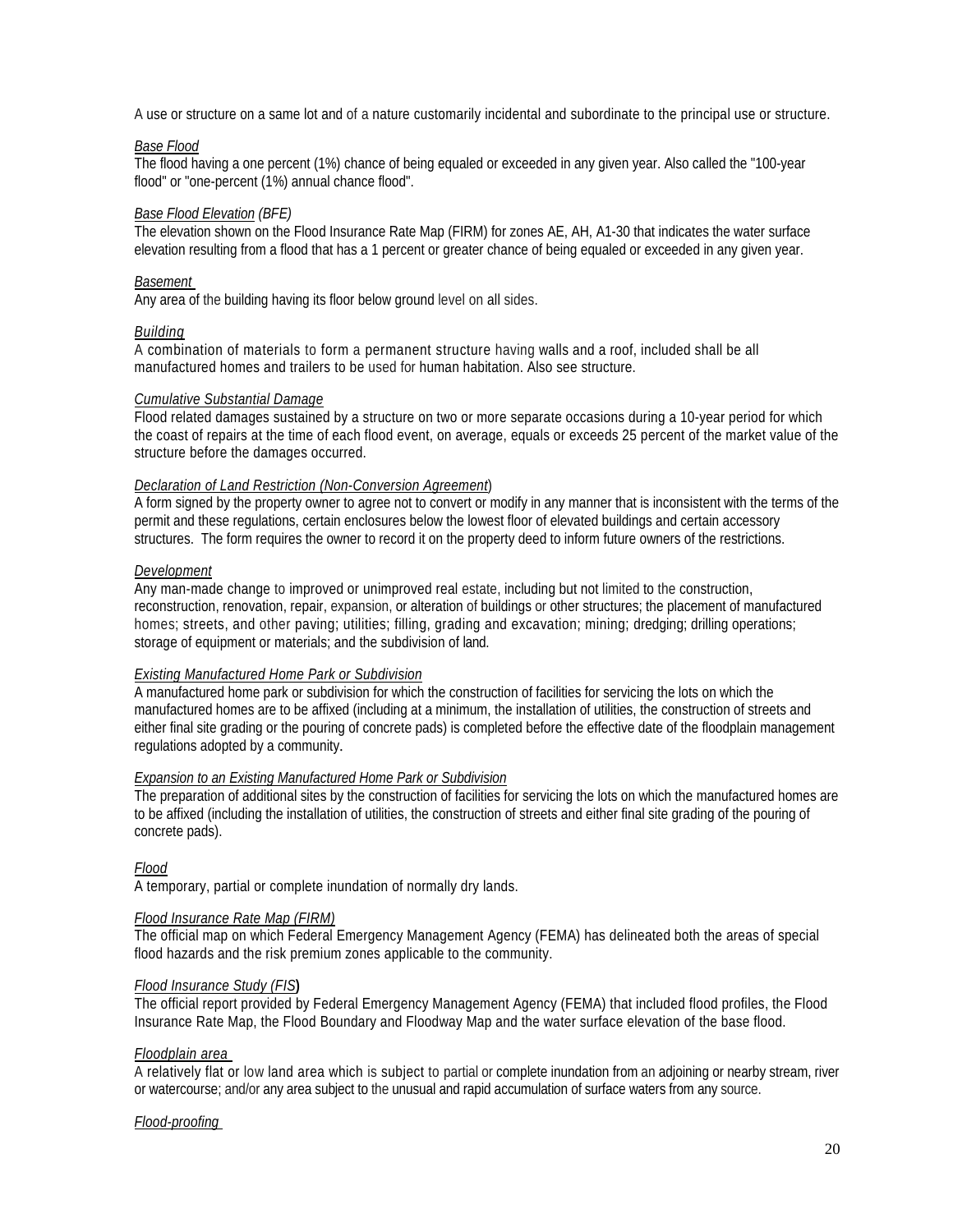Any combination of structural and nonstructural additions, changes, or adjustments to structures which reduce or eliminate flood damage to real estate or improved real property, water and sanitary facilities, structures and their contents.

#### *Floodway*

The channel of a river or other watercourse and the adjacent land areas that must be reserved in order to discharge the base flood without cumulatively increasing the water surface elevation more than one foot.

#### *Freeboard*

A factor of safety usually expressed in feet above a flood level for purposes of "floodplain management". Freeboard tends to compensate for the many unknown factors that could contribute to flood heights greater than the height calculated for a selected size flood and floodway conditions.

#### *Highest Adjacent Grade*

The highest natural elevation of the ground surface prior to construction next to the proposed walls of a structure.

#### *Historic Structure*

Any structure that is:

- **a.** Listed individually in the National Register of Historic Places (a listing maintained by the Department of Interior) or preliminarily determined by the Secretary of the Interior as meeting the requirements for individual listing on the National Register;
- **b.** Certified or preliminarily determined by the Secretary of the Interior as contributing to the historical significance of a registered historic district or a district preliminarily determined by the Secretary to qualify as a registered historic district;
- **c.** Individually listed on a state inventory of historic places in states with historic preservation programs which have been approved by the Secretary of Interior; or
- **d.** Individually listed on a local inventory of historic places in communities with historic preservation programs that have been certified either:
	- **1.** By an approved state program as determined by the Secretary of the Interior, or
	- **2.** Directly by the Secretary of the Interior in states without approved programs.

#### *Identified floodplain area*

This term is an umbrella term that includes all the areas within which a community has selected to enforce floodplain regulations. It will always include the area identified as the Special Flood Hazard Area (SFHA) on the Flood Insurance Rate Maps (FIRM's) and Flood Insurance Study (FIS), but may include additional areas identified by the community.

*Land development* - Any of the following activities:

- **a.** The improvement of one lot or two or more contiguous lots, tracts, or parcels of land for any purpose involving:
	- **1.** a group of two or more residential or nonresidential buildings, whether proposed initially or cumulatively, or a single nonresidential building on a lot or lots regardless of the number of occupants or tenure; or
	- **2.** the division or allocation of land or space, whether initially or cumulatively, between or among two or more existing or prospective occupants by means of, or for the purpose of streets, common areas, leaseholds, condominiums, building groups or other features.
- **b**. a subdivision of land.

#### *Lowest floor*

The lowest floor of the lowest fully enclosed area including basement. An unfinished, flood resistant partially enclosed area, used solely for parking of vehicles, building access, and incidental storage, in an area other than a basement area is not considered the lowest floor of a building, provided that such space is not designed and built so that the structure is in violation of the applicable non-elevation design requirements of this ordinance.

#### *Manufactured Home*

A structure, transportable in one or more sections which is built on a permanent chassis, and is designed for use with or without a permanent foundation when attached to the required utilities. The term includes park trailers, travel trailers, recreational and other similar vehicles which are placed on a site for more than 180 consecutive days.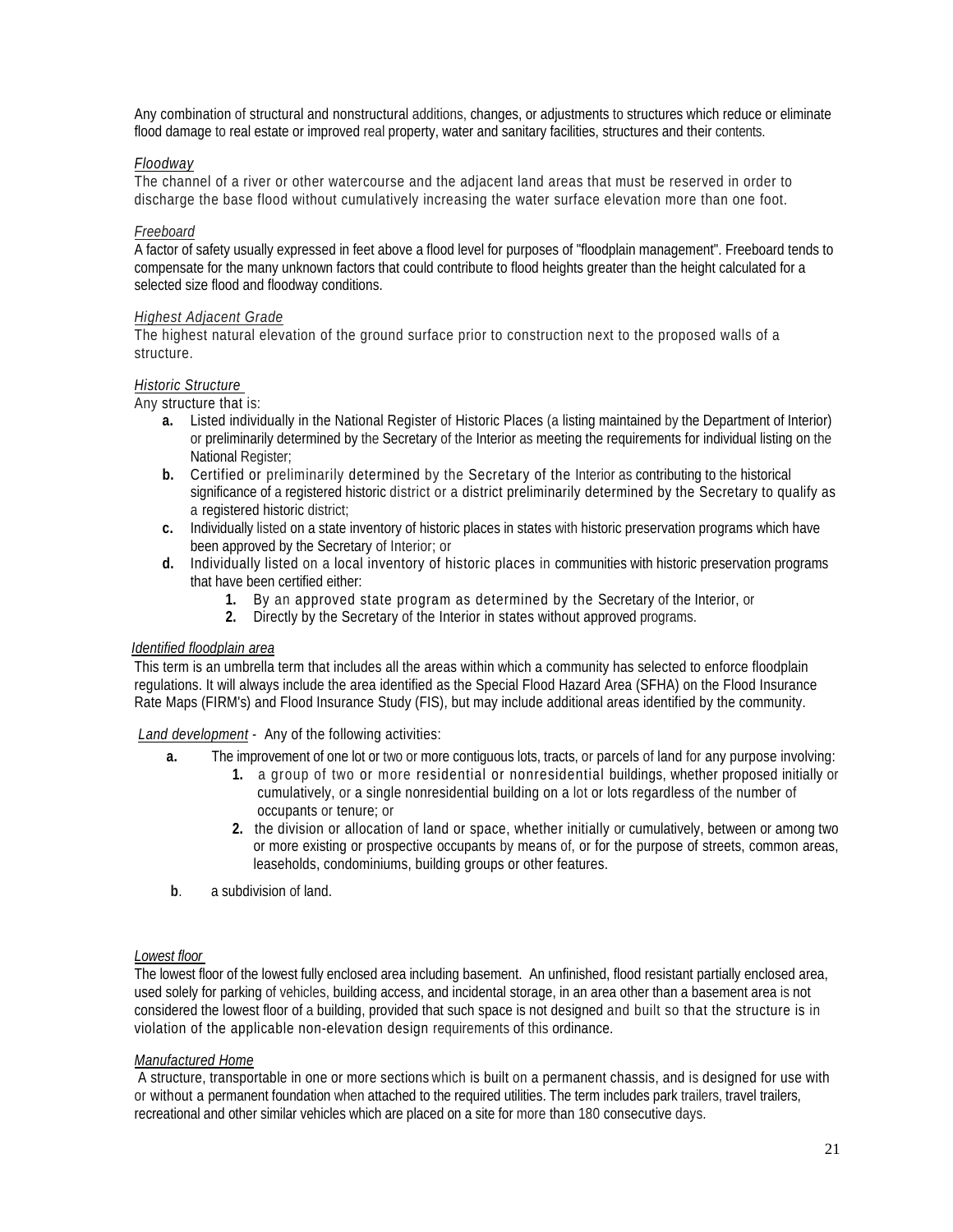#### *Manufactured Home Park or Subdivision*

A parcel (or contiguous parcels) of land divided into two or more manufactured home lots for rent or sale.

#### *Minor repair*

The replacement of existing work with equivalent materials for the purpose of its routine maintenance and upkeep, but not including the cutting away of any wall, partition or portion thereof, the removal or cutting of any structural beam or bearing support, or the removal or change of any required means of egress, or rearrangement of parts of a structure affecting the exit-way requirements; nor shall minor repairs include addition to, alteration of, replacement or relocation of any standpipe, water supply, sewer, drainage, drain leader, gas, soil, waste, vent, or similar piping, electric wiring or mechanical or other work affecting public health or general safety.

#### *New construction*

Structures for which the start of construction commenced on or after the effective start date of this floodplain management ordinance and include any subsequent improvement to such structures. Any construction started after November 16, 2007 and before the effective start date of this flood plain management ordinance is subject to the ordinance in effect at the time the permit was issued, provided the start of construction was within 180 days of permit issuance.

#### *New Manufactured Home Park or Subdivision*

A manufactured home park or subdivision for which the construction facilities for servicing the lots on which the manufactured homes are to be affixed (including at a minimum, the installation of utilities, the construction of streets and either final site grading or the pouring of concrete pads) is completed on or after the effective date of floodplain management regulations adopted by a community.

#### *One Hundred Year Flood*

See Base Flood

#### *Person*

Includes an individual or group of individuals, partnership, public or private association or corporation, firm, trust, estate, municipality, governmental unit, public utility or any other legal entity whatsoever, which is recognized by law as the subject of rights and duties.

#### *Post-FIRM Structure*

A structure for which construction or substantial improvement occurred after December 31, 1974 or on or after the community's initial Flood Insurance Rate Map (FIRM) date 02/05/1982, whichever is later, and as such, would not be required to be compliant with the regulations of the National Flood Insurance Program (NFIP).

#### *Pre-FIRM Structure*

A structure for which construction or substantial improvement occurred on or before December 31, 1974 of before the community's initial Flood Insurance Rate Map (FIRM) and dated 02/05/1982, whichever is later and as such would not be required to be compliant with the regulations of the National Flood Insurance Program (NFIP).

#### *Recreational vehicle*

A vehicle which is: **(a)** built on a single chassis; **(b)** not more than 400 square feet, measured at the largest horizontal projections; **(c)** designed to be self-propelled or permanently towable by a light-duty truck; and **(d)** not designed for use as a permanent dwelling but as temporary living quarters for recreational, camping, travel, or seasonal use.

#### *Regulatory flood elevation*

The base flood elevation (BFE) or estimated flood height as determined using simplified methods plus a freeboard safety factor of one and one-half (1-1/2) feet. The freeboard safety factor also applies to utilities and ductwork.

#### *Repetitive Loss*

See Cumulative Substantial Damage

#### *Special Flood Hazard Area (SFHA)*

An area in the floodplain subject to a 1 percent or greater chance of flooding in any given year. SFHA's are shown on the FIRM as Zone A, AO, A1-A30, AE, A99, AH, V, VE, and V1-30.

#### *Start of Construction*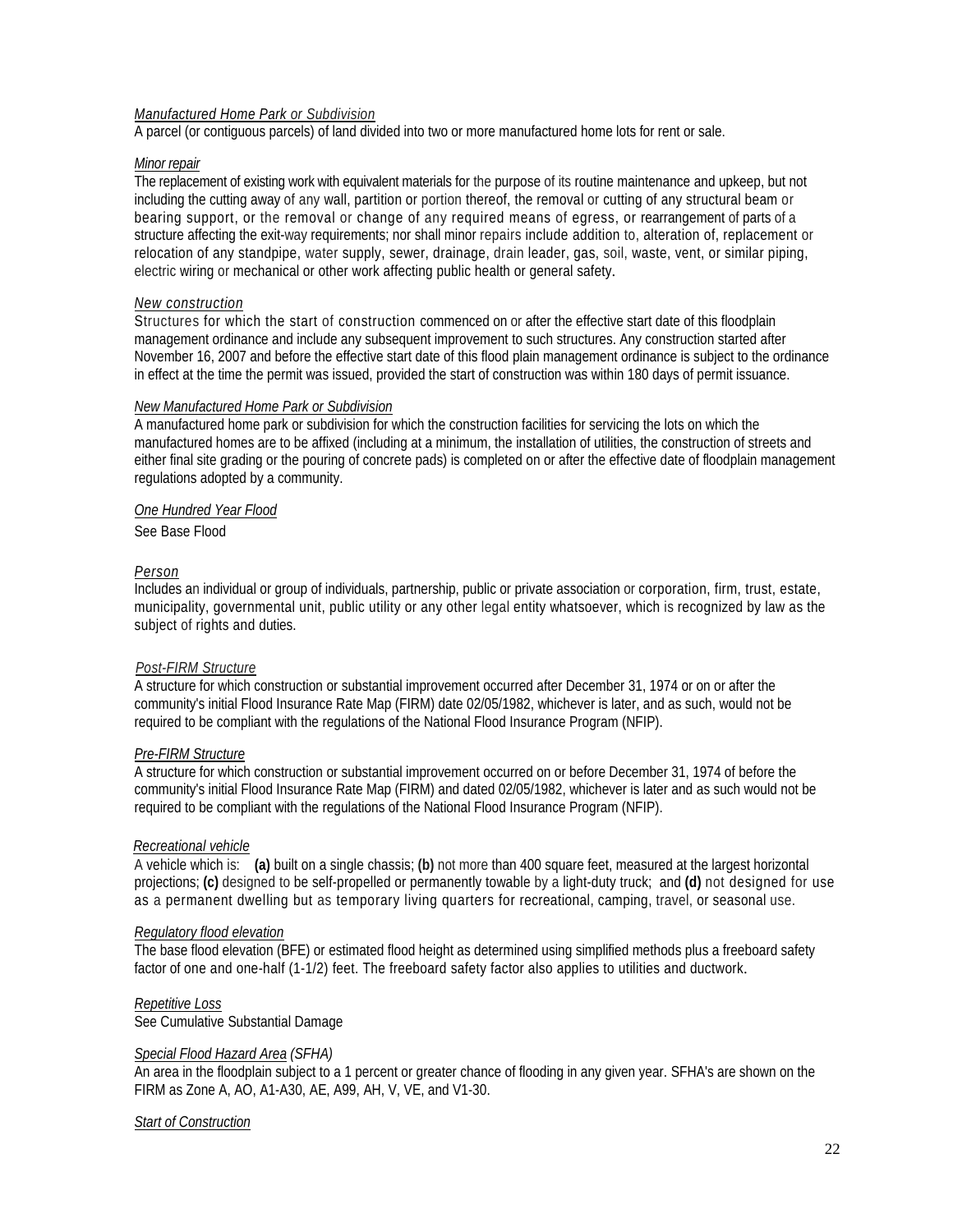Includes substantial improvement and other proposed new development and means the date the Permit was issued, provided the actual start date of construction, repair, reconstruction, rehabilitation, addition, placement or other improvement was within 180 days after the date of the permit and shall be completed within twelve (12) months after the date of issuance of the permit unless a time extension is granted, in writing, by the Floodplain Administrator.

The actual start date means:

- 1. either the first placement of permanent construction of a structure on site, such as the pouring of slab or footings, the installation of piles, the construction of columns, or any beyond the stage of excavation;
- 2. or the placement of a manufactured home on a foundation.

Permanent construction does not include:

- 1. land preparation, such as clearing, grading and filling;
- 2. Nor does it include the installation of streets and walkways;
- 3. Nor does it include the excavation for a basement, footings, piers or foundations or the erection of temporary forms;
- 4. Nor does it include the installation on the property of accessory buildings, such as garages or sheds not occupied as dwelling units or not part of the main structure.
- \*\*\* For a substantial improvement, the actual start of construction means the first alteration of any wall, ceiling, floor or other structural part of a building, whether or not that alteration affects the external dimensions of the building.

#### *Structure*

For floodplain management purposes, a walled and roofed building, including a gas or liquid storage tank, that is principally above ground, as well as a manufactured home.

#### *Subdivision*

The division or re-division of a lot, tract, or parcel of land by any means into two or more lots, tracts, parcels or other divisions of land including changes in existing lot lines for the purpose, whether immediate or future, of lease, partition by the court for distribution to heirs, or devisees, transfer of ownership or building or lot development; Provided, however, that the subdivision by lease of land for agricultural purposes into parcels of more than ten acres, not involving any new street or easement of access or any residential dwelling, shall be exempted.

#### *Substantial damage*

Damage from any cause sustained by a structure whereby the cost of restoring the structure to its before-damaged condition would equal or exceeds fifty (50) percent or more of the market value of the structure before the damage occurred.

#### *Substantial improvement*

Any reconstruction, rehabilitation, addition, or other improvement of a structure, of which the cost equals or exceeds fifty (50) percent of the market value of the structure before the "start of construction" of the improvement. This term includes structures which have incurred "substantial damage" or "cumulative substantial damage" regardless of the actual repair work performed. (See Start of Construction Definition)

The term however, does not include: Any project for improvement of a structure to correct existing violations of state or local health, sanitary, or safety code specifications which have been identified by the local code enforcement official and which are the minimum necessary to assure safe living conditions.

#### *Township*

Penn Township, of Snyder County, Pennsylvania

#### *Uniform Construction Code (UCC)*

The statewide building code adopted by The Pennsylvania General Assembly in 1999 applicable to new construction in all municipalities whether administered by the municipality, a third party or the Department of Labor & Industry. Applicable to residential and commercial buildings, the Code adopted the International Residential Code (IRC) and International Building Code (IBC) by reference, as the construction standard applicable with the state floodplain construction. For coordination purposes, references to the above are made specifically to various sections of the IRC and the IBC.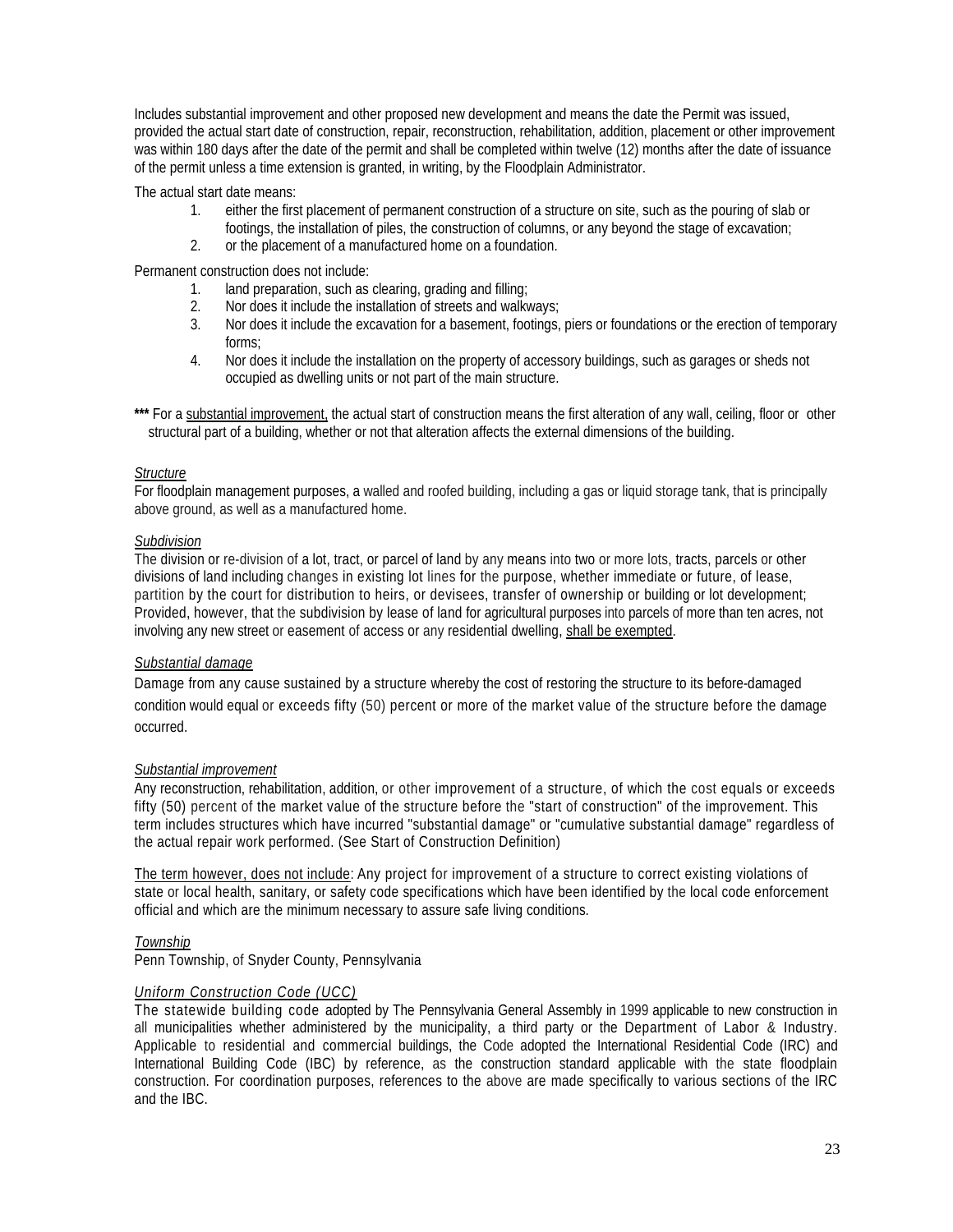#### *Variance*

The procedure to grant relief by a community from the terms of the floodplain management regulation.

*Violation*

The failure of a structure or other development to be fully compliant with the community's floodplain management regulations. A structure or other development without the elevation certificate, other certifications or other evidence of compliance required in 44 CFR §60.3(b) (5), (c) (10), (d) (3), (e) (2), (e) (4), or (e) (5) is presumed to be in violation until such time as that document is provided.

Commonly used Acronyms: BFE – Base Flood Elevation CFR – Code of Federal Regulations FEMA – Federal Emergency Management Agency FIRM – Flood Insurance Rate Map FIS – Flood Insurance Study IBC – International Building Code IRC – International Residential Code NFIP – National Flood Insurance Program NGVD – National Geodetic Vertical Datum of 1929 MSL – Mean Sea Level of 1929 SFHA – Special Flood Hazard Area UCC – Uniform Construction Code

#### ARTICLE X - *Enactment*

This Ordinance shall become effective on June 6, 2018 and shall remain in force until modified, amended or rescinded by Penn Township, Snyder County, Pennsylvania.

ENACTED AND ADOPTED by the Board of Supervisors this 6 day of June, 2018.